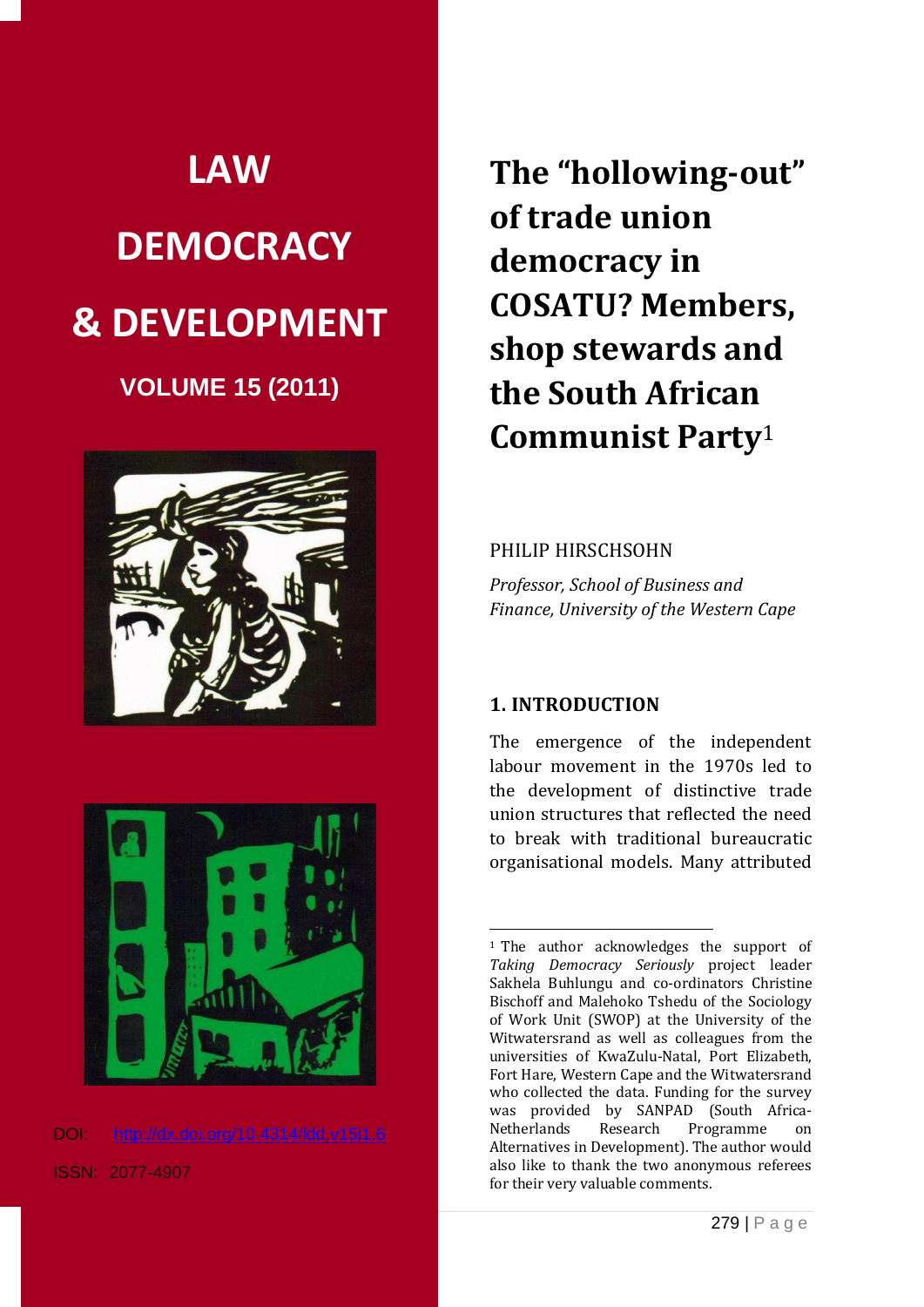the rapid growth of the South African labour movement in the 1980s to the vitality of local democratic structures and institutionalised mechanisms of worker control. While observers like Michels<sup>2</sup> and others had long bemoaned the decline of internal democracy as unions matured, periodic surveys of COSATU (the Congress of South African Trade Unions) members since 1993 have demonstrated the vitality of union democracy at the workplace. 3

The constitutions of COSATU and its affiliates all provide formally that control lies in the hands of directly-elected worker representatives who dominate decision-making structures. The model of worker control was developed primarily to serve the interests of small local union structures, to ensure that officials operated with mandates from the membership and to protect the organisation from state and employer repression. As unions grew rapidly and merged in the 1980s, direct worker control became less practical and was replaced by a governance model of representative democracy that combined direct control of elected local representatives with regional and national committee structures where full-time officials were held accountable to elected representatives.

The constitutional entrenchment of worker control and these democratic practices in COSATU and its affiliates created direct linkages between the grassroots and national decision-making structures. <sup>4</sup> In the late 1980s COSATU's increased political involvement was to a great extent in response to pressure from the membership. Despite this, direct worker control rarely extended beyond the workplace as ordinary members only participated indirectly through their elected representatives in the election of regional and national union leaders. <sup>5</sup> Over time, as unions grew, full-time appointed officials and full-time elected leaders have become increasingly powerful and further removed from worker control. As they matured, COSATU and its affiliated unions seem to have taken on some of the oligarchic characteristics that their organisational design sought to avoid.

An overwhelming majority of members supported COSATU's participation in the national democratic struggle and the federation became an exemplar of social movement unionism, bridging the divide between economic, community and political struggles at local, regional and national levels. <sup>6</sup> The rapid growth of COSATU and its affiliates following mergers in the late 1980s, coupled with a dramatic increase in issues on the labour movement's national bargaining and political agenda during the transition to democracy, put pressure on an organisational model that had primarily been developed to deal with local issues.

<sup>2</sup> Michels *Political parties* (1962 [1911]).

<sup>3</sup> Ginsburg et al *Taking democracy seriously: worker expectations and parliamentary democracy in South Africa* (1995); Wood & Psoulis "Mobilization, internal cohesion, and organized labor: the case of COSATU" (2001) 28 *Work and Occupations* at 293; Buhlungu (ed) *Trade unions and democracy: COSATU workers' political attitudes in South Africa* (2006).

<sup>4</sup> Baskin *Striking back: a history of COSATU* (1991).

<sup>5</sup> Hirschsohn "From grassroots democracy to national mobilization: COSATU as a model of social movement unionism" (1998) 19 *Economic and Industrial Democracy* at 633.

<sup>6</sup> See Hirschsohn (1998).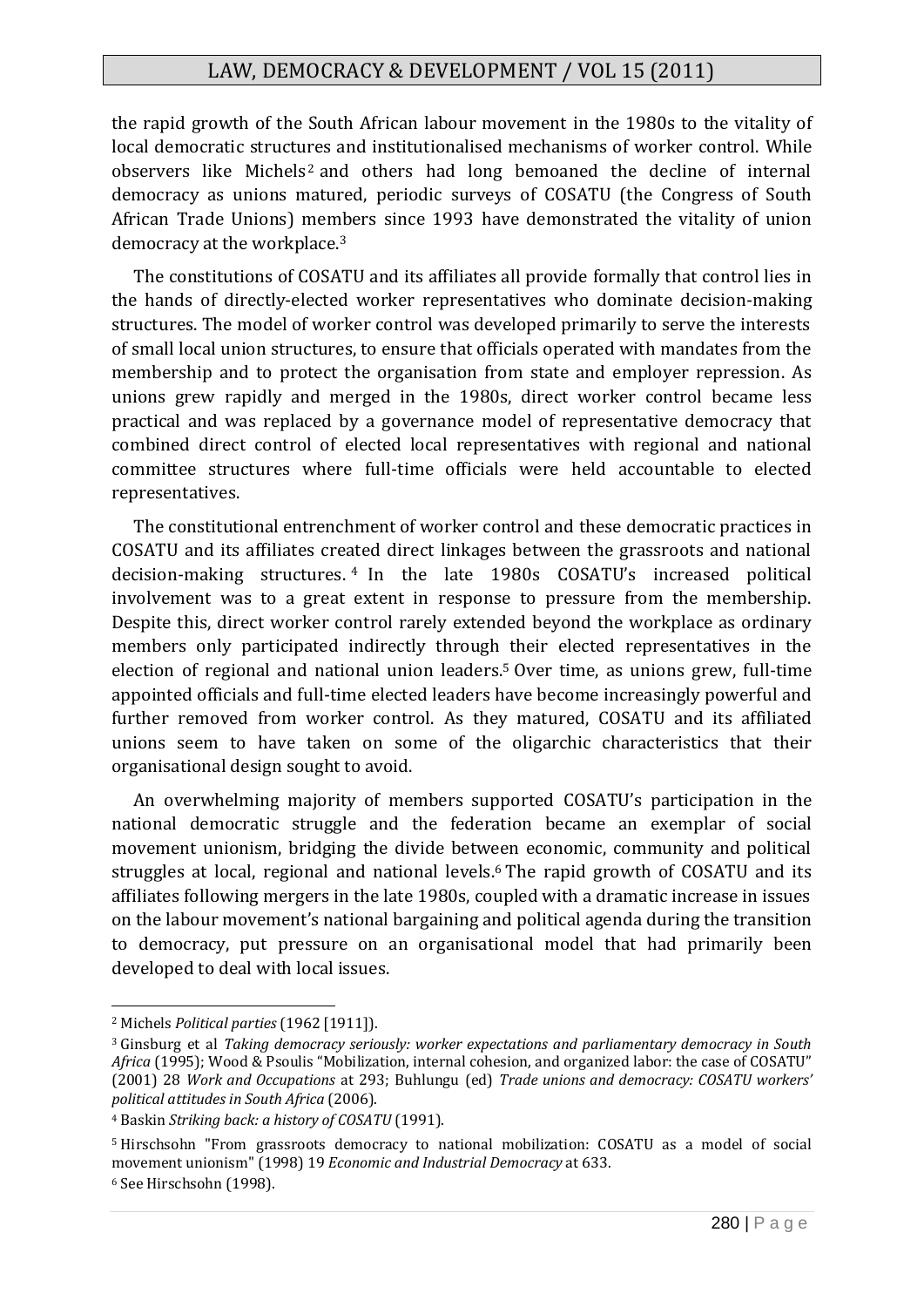In an apparent contradiction, the arrival of political democracy in 1994 has been associated with a decline in the intensity and vitality of local union democracy. Similarly, the broader society has been characterised by the demobilisation of many social movements. While social movement theorists tend to consider movement and institution as separate, every movement carries with it the embryo of an institution. Movement success leads to a change of focus as the goal of any democratic movement is to capture power, institutionalise its policy agenda and consolidate its gains.<sup>7</sup>

Although the intensity and vitality of union democracy may have waned, by international standards three previous iterations of this survey $8$  found that workers and shop stewards sustained very high levels of participation in local union activities and supported a vibrant model of worker control at the workplace. The results reported here, which draw on the fourth leg of a longitudinal survey of COSATU members and shop stewards conducted in 2008/2009, suggest a continuation of this pattern.

From the late 1980s COSATU engaged directly in national politics, complementing its shop-floor strength and grassroots links to local community organisations with national alliances with other social and political organisations. These links were formalised through the Tripartite Alliance with the African National Congress (ANC) and South African Communist Party (SACP) after the unbanning of liberation organisations in 1990.<sup>9</sup> During the first decade of democratic politics, earlier iterations of this survey indicated a steady decline in support for the Tripartite Alliance from an overwhelming 82% of respondents to 66%.<sup>10</sup> The results reported here suggest that this pattern continues, with clear evidence that COSATU has strengthened its links with the SACP.

This paper explores the trends in the practice of shop-floor democracy over the past fifteen years and the relationship between worker experience of trade union democracy, their participation in union activities, their attitudes towards the involvement of COSATU in politics and their own conceptions of political democracy. In particular the paper compares the attitudes of ordinary members with those of their elected representatives who constitute a significant component of the respondents, providing an opportunity to explore the extent to which their interests coincide and diverge, and how these patterns have changed over the past decade. A particularly interesting new question on membership of the SACP provides an opportunity to explore the nature of the influence of the SACP and the influence of its members on union democracy.

#### **2. TRADE UNION DEMOCRACY**

-

The existence of democratic union structures and operations at the local or workplace level provides ordinary members with the opportunity to participate directly in exercising worker control over their elected shop stewards, and indirectly over the

<sup>7</sup> Oommen *Protest and change: studies in social movements* (1990).

<sup>8</sup> See Ginsburg et al (1995), Wood & Psoulis (2001) and Buhlungu *Trade unions and democracy* (2006). <sup>9</sup> See Hirschsohn (1998).

<sup>10</sup> See Ginsburg et al (1995); Wood & Psoulis (2001) and Buhlungu *Trade unions and democracy* (2006).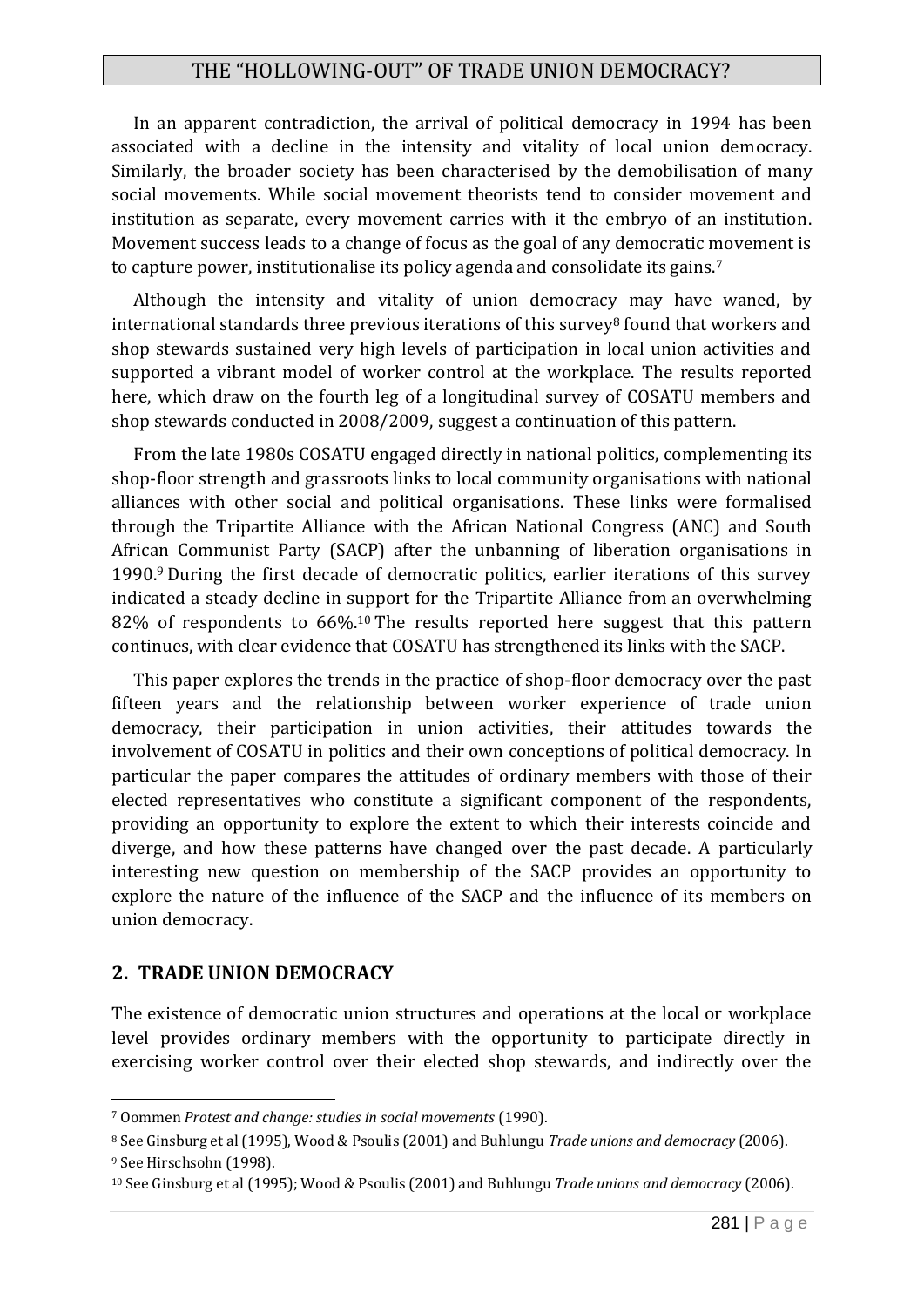policies of the union and office-bearers at the local, provincial and national levels. The presence of a responsive and accountable shop steward structure should encourage further member participation in the union, both formally and informally. 11

More frequent participation in union meetings not only enables members to exercise greater influence and control over union policies<sup>12</sup> but also empowers them and boosts their confidence to participate more broadly in politics and in their communities. This relationship is best regarded as reciprocal as participation in union meetings is also likely to be positively influenced by participation in political and community organisations. 13

Participation in local union organisation is also likely to influence the political outlook of members. Lipset, Trow and Coleman<sup>14</sup> argued that these serve as "arenas within which new ideas are generated" and "networks through which people may learn and form attitudes about politics." Through debate and discussion in union, community and political meetings at the local level workers are exposed to diverse ideas and develop shared beliefs and understandings of government policies as well as other social and political issues.

Participation in union activities and a responsive shop steward structure at the workplace builds loyalty to trade unionism through participation, socialisation and service delivery. The involvement of workers in community and political structures, coupled with their loyalty to the labour movement, provides the foundation for a set of interlocking organisational and political relationships that strengthen partnerships with like-minded allies to advance the interests of workers and the working class more broadly. 15

#### **2.1 Social movement unionism and worker control**

The label of social movement unionism was first applied to describe the model of union organisation practiced by South African unions that emerged in the 1970s and flourished in the 1980s. Combining the workplace organisational strength and collective bargaining focus of economic trade unionism with modes of collective action and societal consciousness typical of social movements, social movement unionism links factory-based production politics with community and state power issues.<sup>16</sup> As an idealtype, social movement unionism embraces an enduring commitment to participatory democracy and political independence and is distinguished by a "bottom-up" organising model that places control of the union in the hands of the members and their

<sup>11</sup> Hirschsohn "Union democracy and shopfloor mobilization: social movement unionism in South African auto and clothing plants" (2007) 28 *Economic and Industrial Democracy* at 6.

<sup>12</sup> Anderson "A comparative analysis of local union democracy" (1978) 17 *Industrial Relations* at 278.

<sup>13</sup> See Hirschsohn (2007).

<sup>14</sup> Lipset, Trow and Coleman *Union democracy (*1962) at 89.

<sup>15</sup> See Hirschsohn (2007).

<sup>16</sup> Lambert *Political unionism in South Africa: the South African Congress of Trade Unions, 1955-1965* (1988).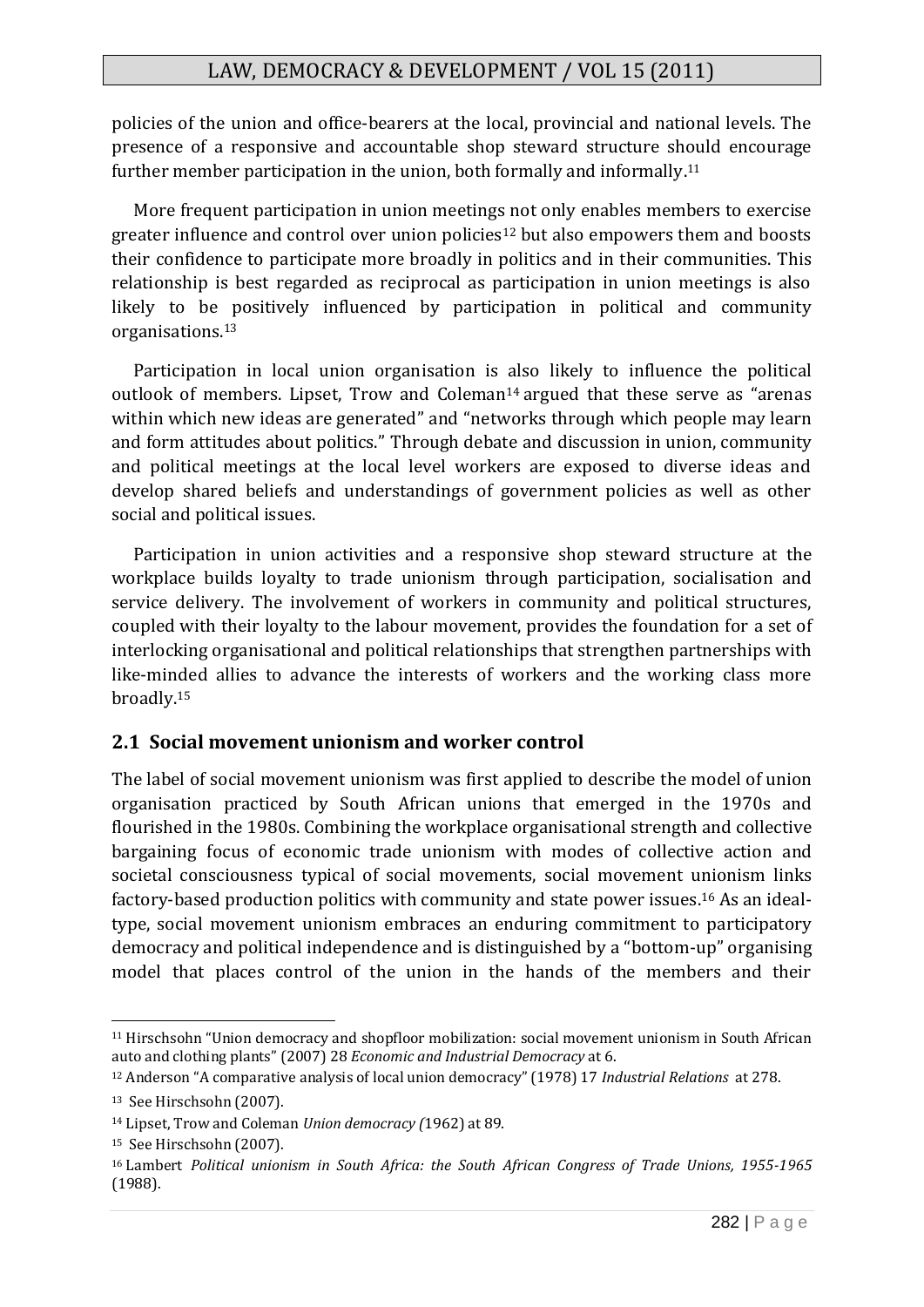representatives, in contrast to the "top-down" model of organising where union leaders and officials exercise control.

At the local level social movement unionism is not only embedded in the workplace but is linked to local political and community organisations and movements, where a common agenda to transform society in the interests of the working class is pursued. In this way unions are not just organisations but form part of a larger movement, and through these linkages a distinctive and transformative union identity may be forged and promoted. 17

Union democracy and worker control need to be understood in the context of the distinctive union social structure that has developed in South African workplaces. <sup>18</sup> The union social structure comprises the formal institutional framework, including its constitution, offices, resources and the rules and procedures that govern shop steward elections and roles, as well as a range of informal relationships, practices and meanings around them. The union social structure is influenced by a range of societal and political factors beyond the workplace and "governs the distribution of power between members, shop stewards, officials and its various structures, and defines the practices, processes of decision making, strategies, goals and organisational culture of the union". 19

Conventional analysis of unions in advanced industrialised societies identifies bureaucratisation and the centralisation of power as inevitable features of mature trade unionism. In his seminal study of the social democratic party, Michels<sup>20</sup> concluded that even organisations with the most democratic ambitions, political parties, inevitably displayed bureaucratic tendencies. Michels's "iron law of oligarchy" argues that, as democratic organisations grow, they undergo subtle organisational changes: the decline of participation leads to member passivity and the professionalisation of the organisational machinery, which results in the ascendance to power of a bureaucratic oligarchy. The monopoly of political skills in the hands of the leadership is one of the chief factors perpetuating their power. 21

Two distinctive features characterised the organisational model of South African unions that emerged in the 1970s and thrived in the decade thereafter. The combination of high levels of direct participation in local union activities and worker control of union officials through elected representatives sought to counteract oligarchic tendencies. But, when COSATU affiliates merged to form large national unions, the democratic ideals of worker control and direct participation became impractical and representative democracy increasingly replaced direct participation. <sup>22</sup> However, there are risks involved in this development. As Lange has argued, representative democracy is a

<sup>&</sup>lt;sup>17</sup> See Hirschsohn (1998).

<sup>18</sup> Von Holdt "Social movement unionism: the case of South Africa" (2002) 16 *Work, Employment and Society* at 283.

<sup>19</sup> See Von Holdt (2002) at 287

<sup>20</sup> See Michels (1962[1911])

<sup>21</sup> See Lipset et al (1962)

<sup>22</sup> See Hirschsohn (1998)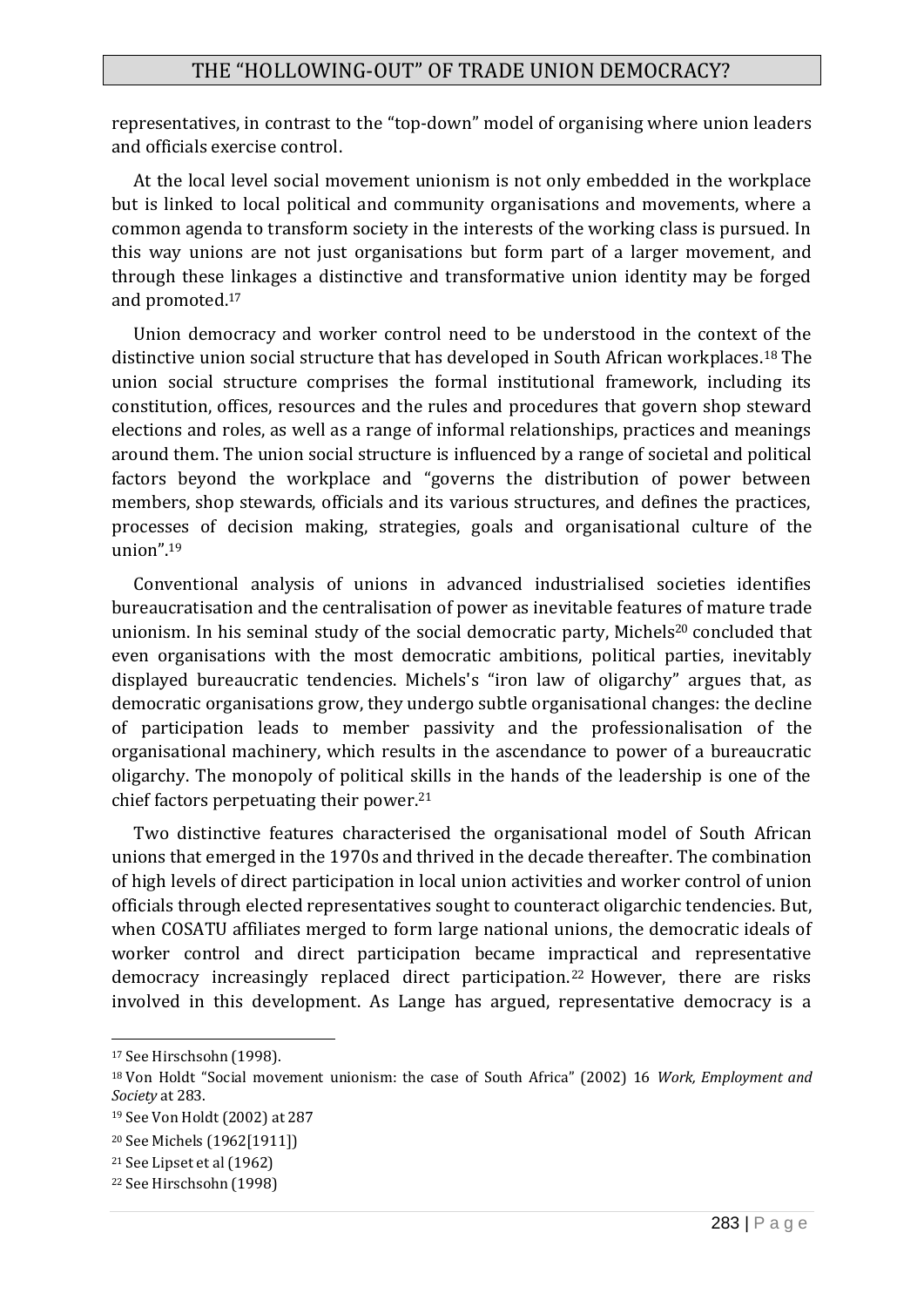pragmatic model that only comes close to these ideals if "tempered by a keen awareness of the desirability for the most rank and file participation possible consistent with effective promotion of interests". 23

After COSATU was established and its affiliates founded through a series of mergers in the late 1980s there seemed to be ample evidence that union growth does not necessarily lead to membership passivity or the ascendance of an oligarchy. Two decades later, COSATU's representative democratic organisational model still remains in place. However, the functioning of systems of democratic control depends on how these structures operate in practice, the extent of mobilisation and participation by rank-and-file membership (rather than their elected representatives), and whether or not a non-representative faction or oligarchy has ascended to fill the democratic space left by declining participation.

The origins of the organisational model in COSATU can be traced back to labour movement entrepreneurs, who revived unions in the 1970s and sought to avoid the perceived failures of unions in the 1950s, when the demands of the political alliance to the ANC tended to be prioritised over the development democratic grassroots organisational structures. They also drew on the experience of the British shop steward movement and the participatory ethos of new social movements. <sup>24</sup> In the absence of legal political organisations, and to protect themselves against state repression, the unions built democratic organisations based on worker representation and control. 25

By building a democratic organisational culture from the bottom up, "worker control" sought to break with traditional representative organisational forms and emphasised direct democracy, accountability of delegates, open debate, education of activists, and worker participation in decision-making. <sup>26</sup> Buhlungu notes that union democracy and democratic union traditions take on particular forms because of the context within which they emerge and develop and a wide range of cultural, traditional, political and intellectual influences.<sup>27</sup> This democratic union culture comprised a set of practices and organisational values that permeated every aspect of union organisation and functioning, which entailed:

- (a) the emphasis on shop floor structures led by shop stewards;
- (b) the creation of representative decision-making structures with majority worker delegates;
- (c) mandated decision-making and regular report-backs to members;

<sup>-</sup><sup>23</sup> Lange *Union democracy and liberal corporatism: exit, voice and wage regulation in postwar Europe* (1984) at 10

<sup>24</sup> Kraak *Breaking the chains: labour in South Africa in the 1970s and 1980s* (1993).

<sup>&</sup>lt;sup>25</sup> Maree "The emergence, struggles and achievements of black trade unions in South Africa from 1973 to 1984" (1985) 18 *Labour, Capital and Society* at 278.

<sup>26</sup> Fine "Civil society theory and the politics of transition in South Africa" (1992) 55 *Review of African Political Economy* at 71.

<sup>27</sup> Buhlungu "The rise and decline of the democratic organizational culture in the South African labor movement, 1973 to 2000" (2006).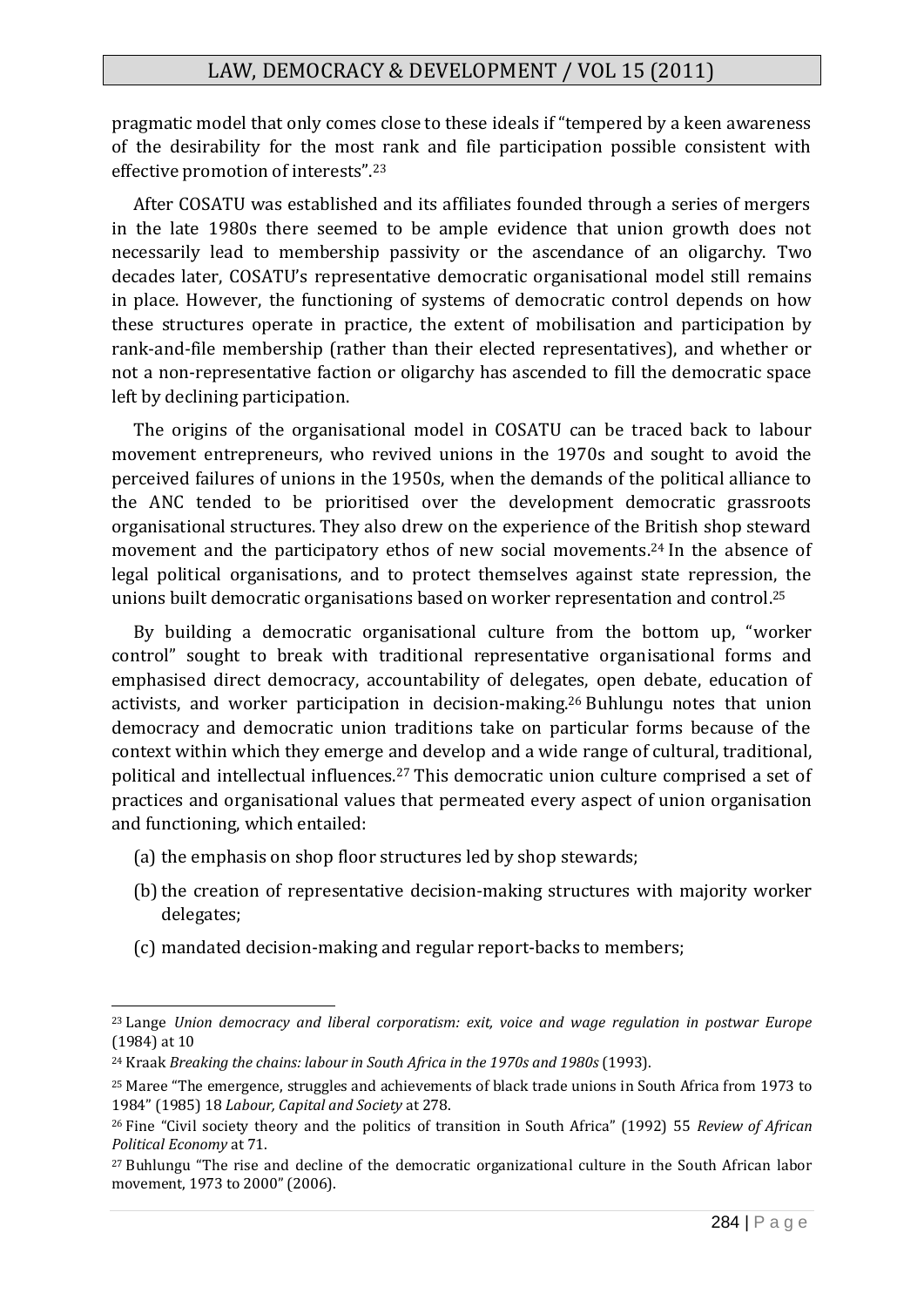- (d) firm-level bargaining so workers and stewards can control the bargaining agenda and agreements;
- (e) full-time officials subjected to control by worker-dominated structures; and
- (f) the involvement of workers in the employment of full-time officials. 28

Once institutionalised, the organisational characteristics of unions, like other organisations,, tend to resist adaptation to new conditions. <sup>29</sup> Consequently, these principles have endured in the governance structures of COSATU and its affiliates. Consequently, the original organisational models and the political culture that characterised the unions that emerged in the 1970s became imprinted in the organisational forms of COSATU affiliates today.

# **2.2 Defining union democracy**

What is meant by "union democracy" or by what standards should it be measured? Two of the four models of union democracy identified by Morris and Fosh, <sup>30</sup> namely liberal pluralism and grassroots activism, predominate in the literature. The authors argue that each model considers five elements: constitutional arrangements, political organisation, representation, membership involvement and outcomes for members. Writing from a perspective that combines elements of liberal pluralism and grassroots activism, Stepan-Norris and Zeitlin<sup>31</sup> identify three basic features of union democracy:

- 1. A democratic constitution that guarantees of basic civil liberties and political rights;
- 2. The freedom of members to debate and criticise and union officials and to organise, oppose and replace officials through freely contested elections; and
- 3. Maximum participation by members in exercising power and in making decisions which affect them.

Conventional approaches to union democracy tend to emphasise the first two features, which are characteristic of the liberal pluralist approach which focuses on formal structures and measures such as the constitutional ability of the rank and file to affect decisions, influence policy and change leaders, or the responsiveness of leaders to members' demands.

However, as Flanders observed, unions are a mixture of organisation and movement, requiring organisation for their collective bargaining power and movement for their vitality.<sup>32</sup> Undue stress on the institutional framework can deflect attention away from the importance of activist rank-and-file participation which is essential, not only to

<sup>-</sup><sup>28</sup> See Buhlungu *"The rise and decline of the democratic organizational culture"* (2006).

<sup>29</sup> Warner "Organizational background and union parliamentarianism" (1970) 12 *The Journal of Industrial Relations* at 205.

<sup>30</sup> Morris & Fosh "Measuring trade union democracy" (2000) 38 *British Journal of Industrial Relations* at 95.

<sup>31</sup> Stepan-Norris & Zeitlin "Insurgency, radicalism and democracy in America's industrial unions" (1996) 75 *Social Forces* at 1.

<sup>32</sup> Flanders *Management and unions: theory and reform in industrial relations* (1970).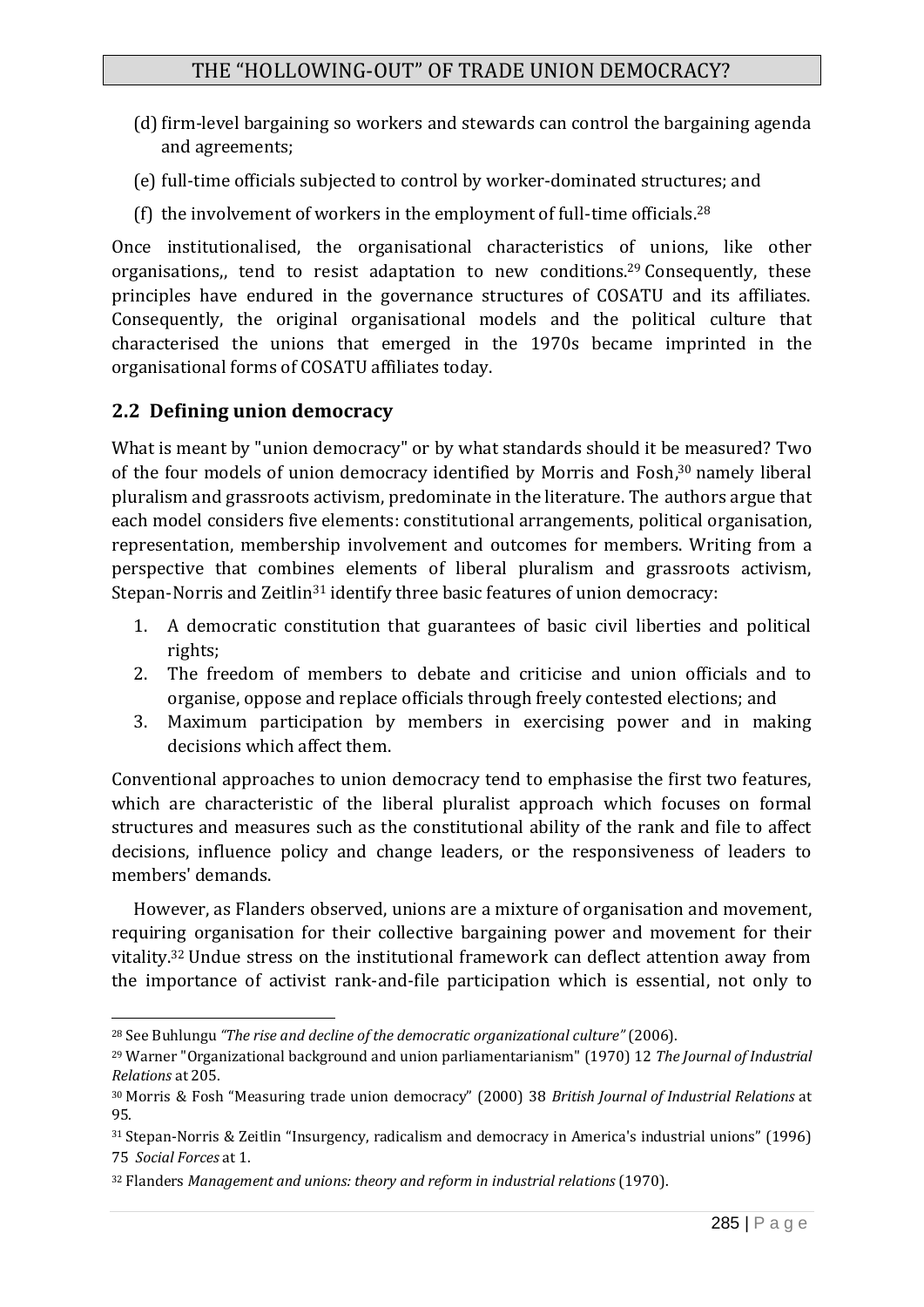ensure that members' interests are advanced but also to defend the membership against oligarchy. 33

In the South African context it was relatively easy to entrench a democratic union structure and culture because these principles complemented the democratic goals of the liberation movement. <sup>34</sup> Unusually the movement's early full-time officials were political activists committed to building union democracy and developing a cadre of worker leaders. However, the rapid growth of COSATU affiliates following mergers in the late 1980s, coupled with the federation's rapidly expanding national bargaining and political agenda, put pressure on an organisational model that had been developed to deal with local issues.

Over time, continued union growth and maturity led to the erosion of direct democracy and increasing reliance on representative democracy through elected shop stewards. It also resulted in a growing gap between workers and shop stewards and between workers and the leadership at branch, regional and national levels. The steady erosion of worker control over policy issues that were remote from the shop-floor was already identified in the early 1990s by Marie, who also noted that democratic structures had often become top-down communication conduits rather than mandating channels.<sup>35</sup>

Democratic worker control is thus necessary, but not sufficient, to ensure that leaders remain accountable and the movement advances the interests of members. Unless supplemented by active rank-and-file participation, the institutionalisation of worker control is not a sufficient defence against oligarchic union leadership. It is the active involvement and participation of members that ensures that organised labour retains its movement character and advances its social purpose and the interests of the membership.

While mandating representatives and holding them accountable through periodic feedback and the power to recall are important checks and balances in any system of representative democracy, another important factor is the extent to which the views of ordinary members and their elected representatives are aligned. This may be particularly important when representatives act with broad mandates and are not expected to provide in-depth report backs. Consequently, an important dimension of the empirical analysis in this article, which has not previously been explored in the South African context, is to consider the similarity and differences between ordinary members and shop stewards in depth.

In discussing democracy in the union context it is necessary to draw on the conventional distinction between participatory democracy, where individual members are directly involved in decision-making, and representative democracy, where decisions are made by elected representatives. The line between the two is anything but clear, however, as participatory and representative democratic practices often

<sup>33</sup> Ramaswamy "The participatory dimension of trade union democracy: a comparative sociological view" (1977) 11 *Sociology* at 465.

<sup>34</sup> See Buhlungu *"The rise and decline of the democratic organizational culture" (2006)*

<sup>35</sup> Marie "COSATU faces an organizational crisis" (1992) 16 *South African Labour Bulletin* at 26.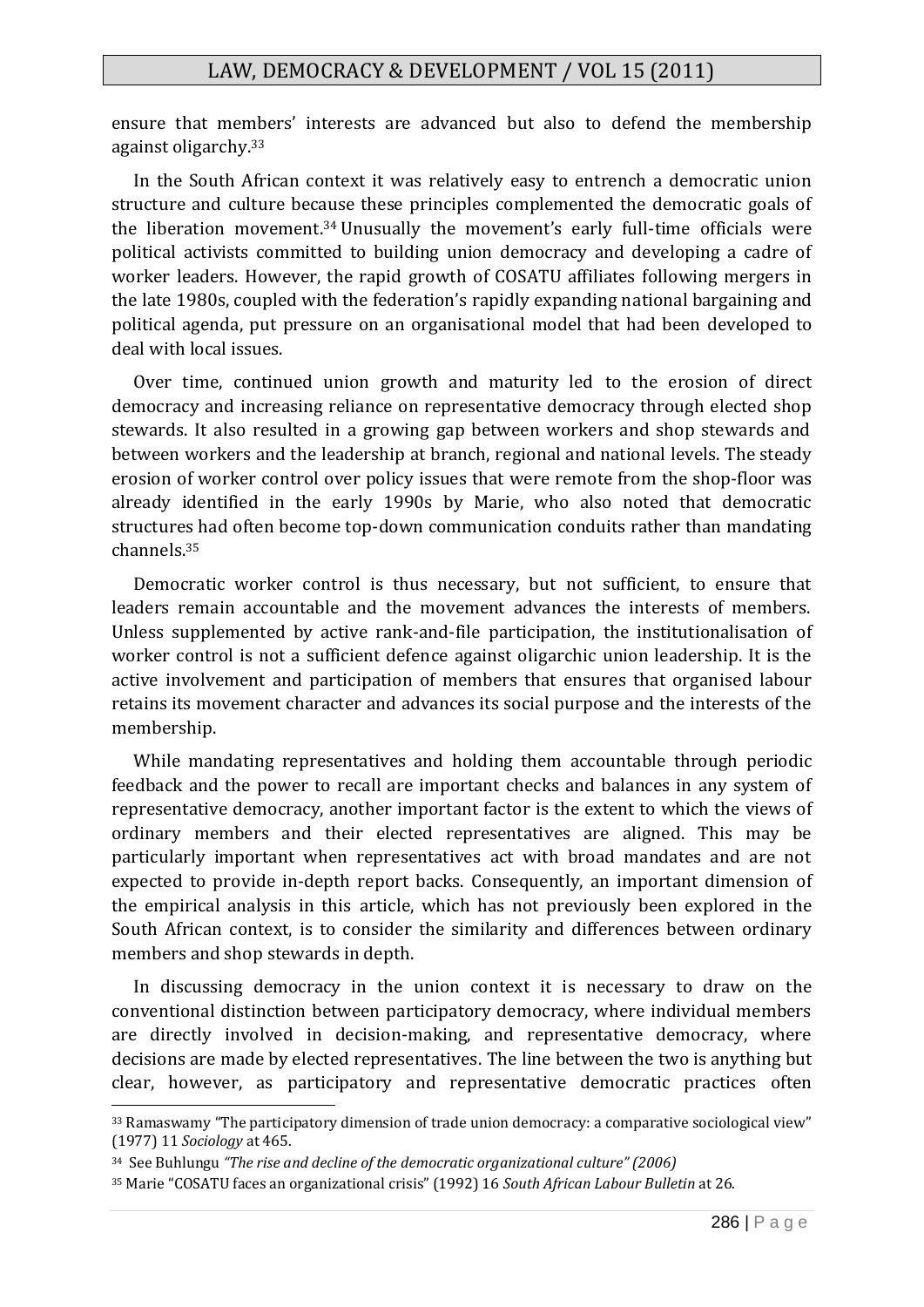complement one another in practice, for example when collective agreements are negotiated by elected representatives and ratified by ballot.

Union democracy can best be assessed by the opportunities that members have to participate in decisions that affect them, their ability to influence policy, exercise control over their representatives and hold them accountable, and by the responsiveness of representatives and leaders to their demands. <sup>36</sup> As Strauss argues, union democracy is not only desirable because it enhances member control over the office-bearers, but also because "on balance democracy increases union effectiveness in representing members' interests and in mobilising these members to support its collective bargaining objectives." 37

Because direct democracy is feasible only on the shop floor, where large numbers of members can participate personally, effective representative democracy depends on the accountability of representatives and the responsiveness of leaders. Ensuring responsive leadership requires that members are in a position to oppose their leaders' policies and to change their leaders if they become non-responsive.

The balance between representative and participative democracy depends on the mandate that members allow their elected representatives and the extent to which they are expected to consult with and report back to members. As unions have grown and representative democracy has necessarily replaced participatory democracy, so in assessing the extent of membership control one must distinguish between control over decisions and control over representatives. <sup>38</sup> At the local level democracy may erode and an oligarchy emerge unless members actively enforce accountability of their representatives by requiring ongoing mandating and consultation, and replacing those who fail to perform and conform to expectations.

Even in highly democratic organisations the *de facto* power of members varies according to their personal interest in outcomes and the extent to which they are directly affected by decisions. Leaders are more likely to be held closely accountable on contractual negotiations than over policy and political issues. <sup>39</sup> As the Organisational Report to the 10th COSATU National Congress notes, internal democracy is weakened by "poor attendance at constitutional meetings, though affiliates still maintain effective mandating and report-back systems for collective bargaining". 40

In their classical study, Lipset et al adopt a liberal-democratic perspective and identify the existence of competing parties or factions as essential to functioning democracy. <sup>41</sup> The principle on which this critical factor is founded is the existence of autonomous centres of power that create the conditions necessary for opposition to officials and an independent organisational base for rank-and-file activists. Stepan-

<sup>36</sup> See Hirschsohn (2007).

<sup>37</sup> Strauss "Union democracy" in Strauss, Gallagher & Fiorito (eds) *The state of the unions* (1991).

<sup>38</sup> Hochner, Koziara & Schmidt "Thinking about democracy and participation in unions" in *Proceedings of the 32nd Annual Meeting of the Industrial Relations Research Association* (1990),

<sup>39</sup> See Hirschsohn (2007).

<sup>40</sup> COSATU *Organisational report to the tenth COSATU national congress* (2009) at 15.

<sup>41</sup> See Lipset *et al* (1962).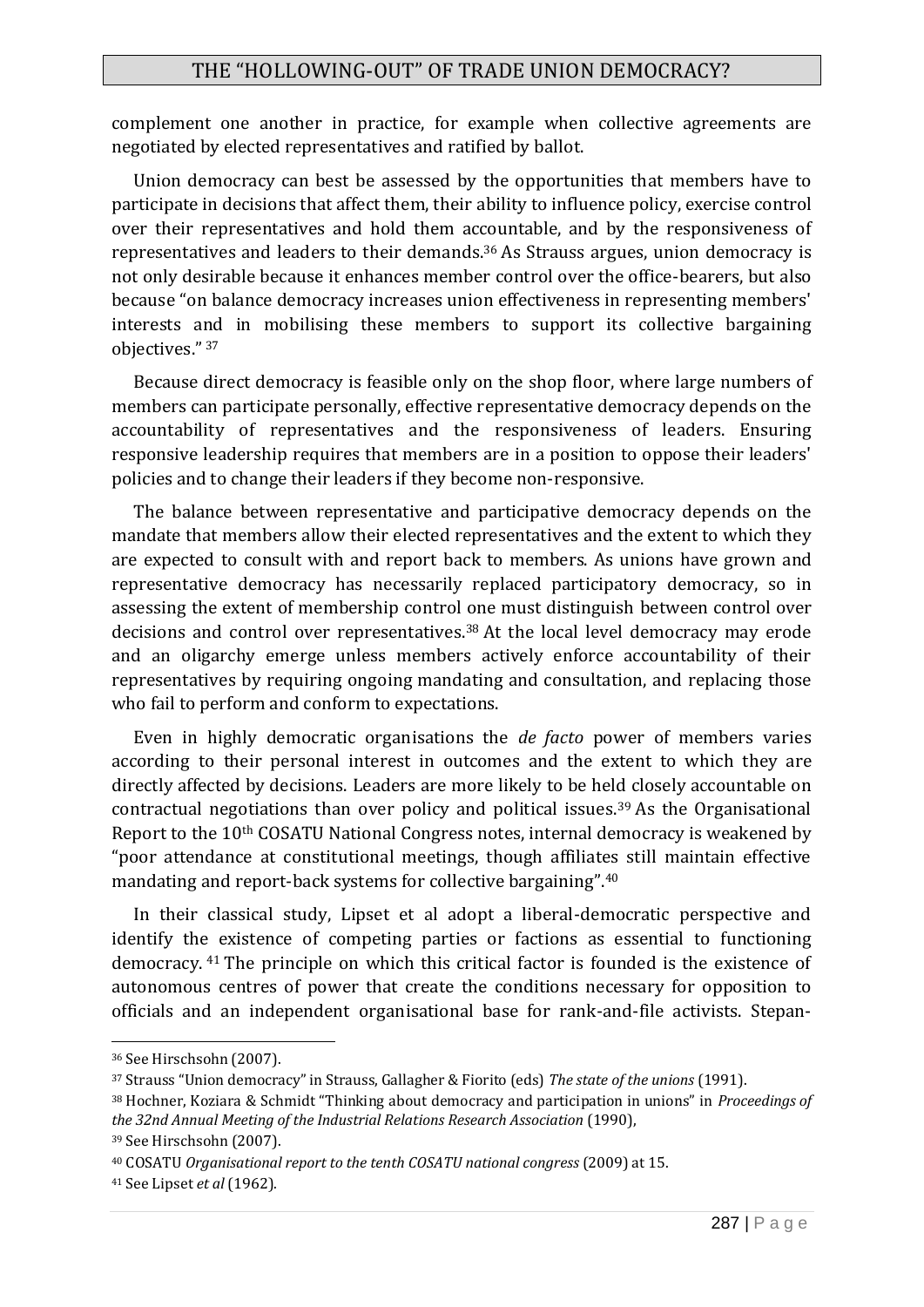Norris argues that, even in organisational contexts that are not conducive to democracy, the introduction of radical ideology and factions based on outside organisations can provide structural support for internal democracy.<sup>42</sup> If these factions are based on ideological differences that are aligned to worker interests they may stimulate and maintain interest and participation. The alliance between COSATU and the SACP highlights the potential importance of this dimension of influence over democratic processes within COSATU and its affiliates.

Some proponents of business or economic unionism have argued that the purpose of unions is to protect and advance the living standards of members rather than provide members with experience in self-government.<sup>43</sup> However, even from a functionalist perspective one can argue that democracy can increase union effectiveness in a number of ways and for a number of reasons. Elected leaders are more likely to know what their members want and thus better represent their interests. Democratic processes help to recruit and develop voluntary leadership which can improve service delivery at the local level. The power to recall elected representatives makes it easier for the union to eliminate ineffective office-bearers or those who fail to represent member interests adequately. Finally, grassroots organisers may assist in organising and mobilising members.

#### **2.3 Measures of union democracy**

Strauss identifies a number of operational measures of union democracy.<sup>44</sup> At the most basic level South Africa unions all pass the legal test in that their constitutions provide for the regular election of officers. Another test relates to whether or not members can run for office and speak in opposition to the leadership without fear of reprisal. Third, various measures reflect whether or not the right to participate is used and whether incumbent representatives or officer-bearers are defeated.

No empirical research has systematically documented the extent of contestation or whether office-bearers in South African trade unions have been defeated in elections. Constrained by the focus of the survey on the views of ordinary members, this article considers measures of individual participation as well as measures of responsiveness and influence. Do members feel they have some "say in how things are decided"? <sup>45</sup> To what extent can they influence union decisions?<sup>46</sup> Do shop stewards and office-bearers share the values and priorities of their members?

We begin by considering the trends in member attitudes towards steward accountability and an analysis of participation levels in union activities. In order to better understand the extent to which stewards are true representatives, the paper compares the responses of ordinary members and shop stewards on a wide a range of

<sup>42</sup> Stepan-Norris "The making of union democracy" (1997) 76 *Social Forces* at 475

<sup>43</sup> Allen *Power in trade unions* (1954), cited in Morris & Fosh (2000).

<sup>44</sup> See Strauss (1991).

<sup>45</sup> Tannenbaum & Kahn *Participation in union locals* (1958), cited in Strauss (1991).

<sup>46</sup> See Anderson (1978).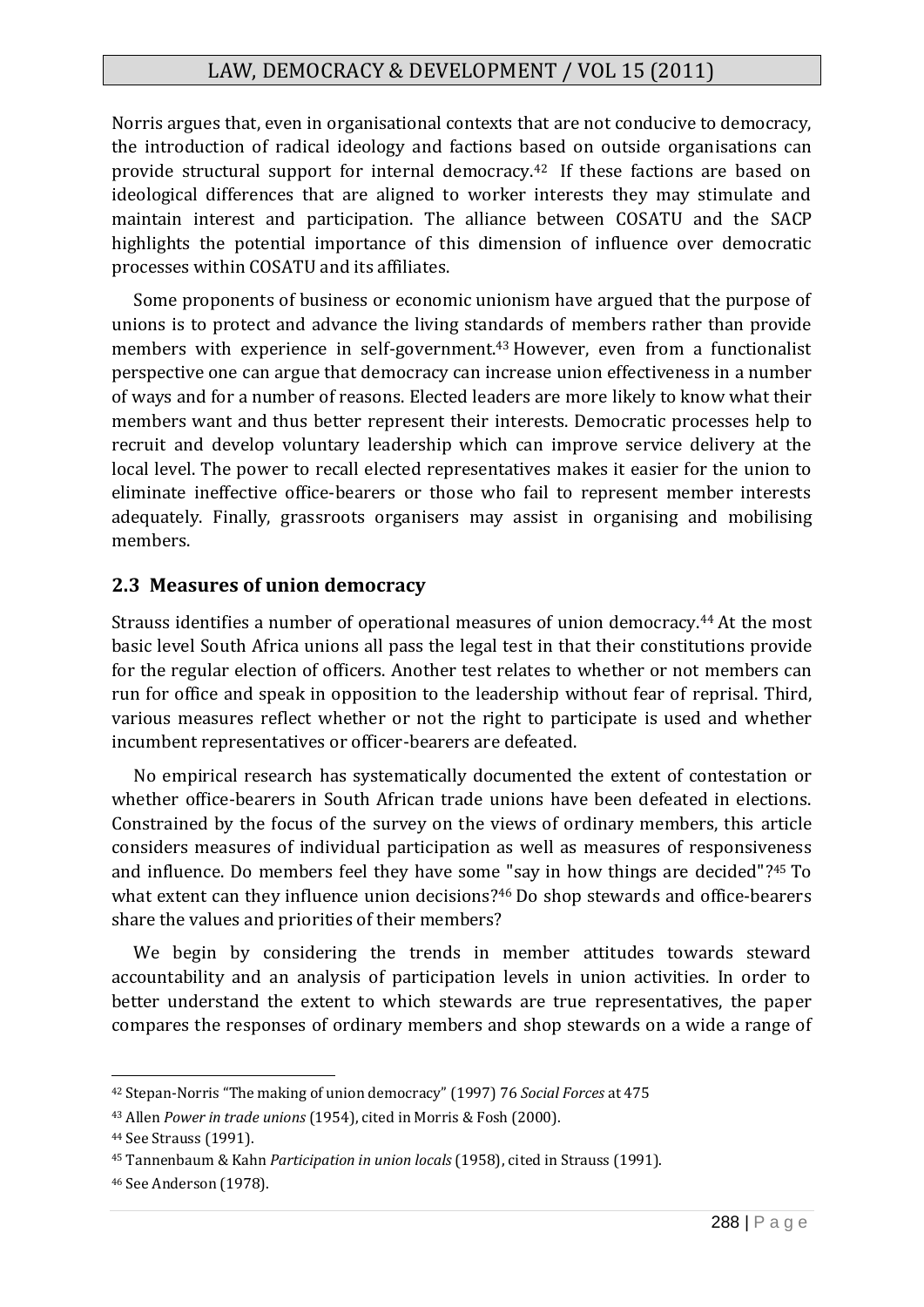issues. Finally, the potential influence of SACP membership is explored to better understand the impact of the alliance on union democratic practice.

## **3. METHOD**

The data reported here represents the fourth iteration of a project titled *Taking Democracy Seriously,* the only regular nationwide survey of members of affiliates of South Africa's pre-eminent trade union federation, COSATU. The study was initiated by a group of labour scholars at the universities of Cape Town, Natal, Port Elizabeth, Rhodes and Witwatersrand in 1994<sup>47</sup> and was repeated before each general election since then that is, in 1998<sup>48</sup>, 2004<sup>49</sup> and between November 2008 and February 2009. The most recent survey was coordinated by the Sociology of Work Unit (SWOP) and implemented by academics at the universities of Natal, Port Elizabeth, Fort Hare, Western Cape and the Witwatersrand. As with previous iterations, the 2008/9 survey adopted a national stratified sampling methodology, with 630 union members interviewed in major urban centres in five provinces. <sup>50</sup> Respondents were drawn from the public sector (42%), metalworking (11%), chemicals and paper (11%), mining (8%), catering and retail (8%), clothing and textiles (8%), food (5%), communication (4%) and banking (2%).

Because of redundancies and job mobility, a panel study could not be conducted with the same respondents. Instead, a multi-layered sampling approach was adopted. In previous iterations of the survey large unionised workplaces were identified in each province and then randomly selected to ensure that the major COSATU unions operating in each province were represented.

Face-to-face interviews were conducted in late 2008 and early 2009 at the same sites as the 2004 study where employers granted permission. Where this was not possible, workplaces were selected in the same sector to ensure that sectoral coverage woud be consistent with previous surveys. After employers granted access, a sample of ten union members was drawn randomly from each workplace. Although not ideal, the sampling strategy ensured that general trends could be identified.

## **4. RESULTS**

-

#### **4.1 Accountability of shop stewards**

For ordinary members the union is given shape and meaning through their shop stewards who service grievances, provide information, influence how members vote and whether they attend meetings, and thus provide opportunities to interface with the union. If stewards are responsive to members' desires the union itself will be more

<sup>47</sup> See Ginsburg et al (1995).

<sup>48</sup> See Wood & Psoulis (2001)

<sup>49</sup> See Buhlungu *Trade unions and democracy* (2006).

<sup>50</sup> An in-depth discussion of the survey methodology is provided in Buhlungu *Trade unions and democracy*  (2006).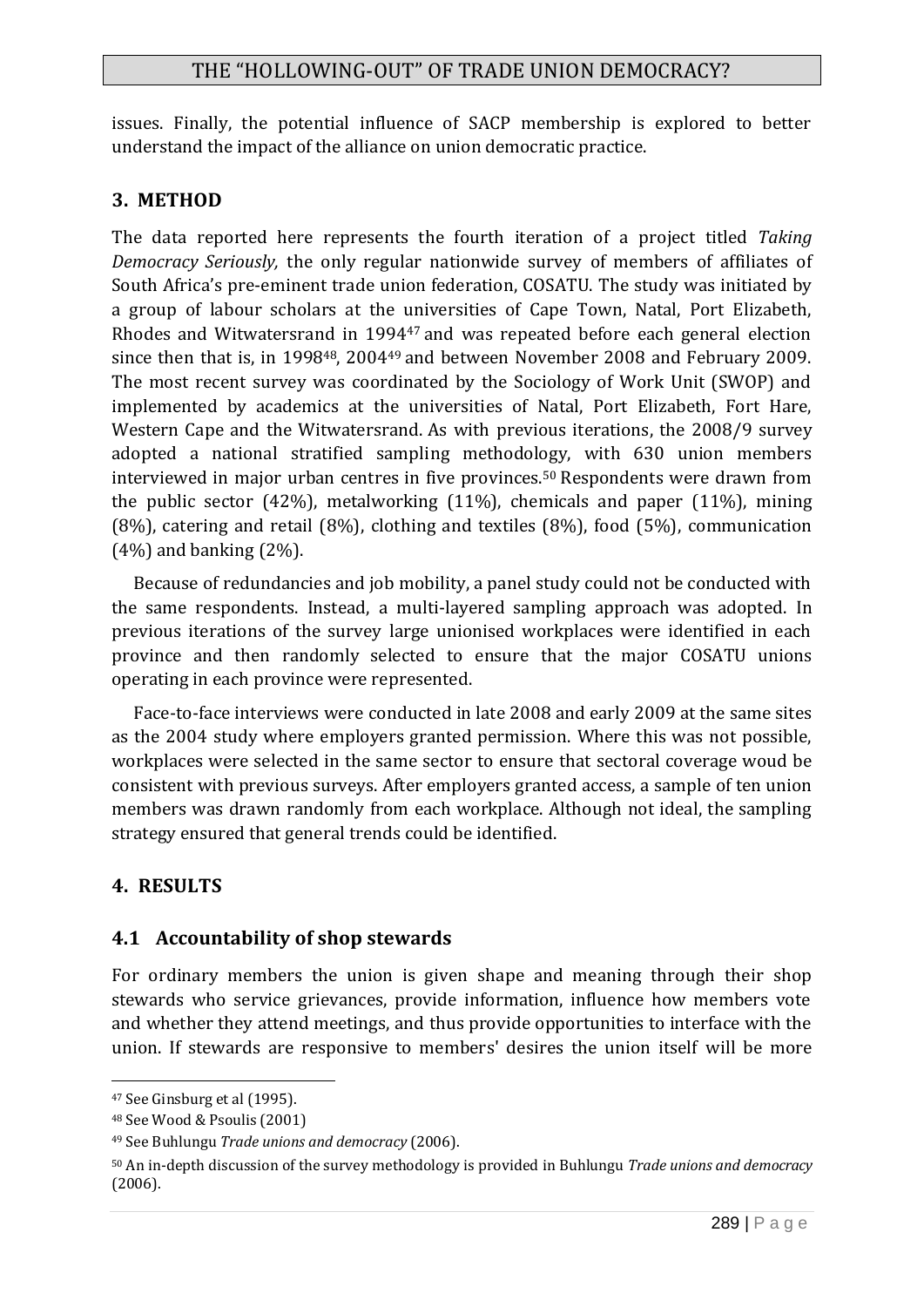effective and responsive. Furthermore, when members elect their shop stewards they are effectively evaluating their responsiveness and that of the union to their needs. 51 The questions in the survey primarily relate to the culture of participation between union members and shop stewards. The questions address the mandate that stewards operate with, the extent to which they are accountable to members and are expected to report back on decisions, and whether member should be able to replace stewards who do not represent their interests.

Consistent with the surveys in 1998 and 2004, 92% of respondents reported that shop stewards were elected by workers rather than being appointed by the union or management. Tables 1, 2 and 3 reflect the expectations of workers on how the process of worker control should operate at the workplace. A comparison of the views of shop stewards and members on all three questions shows no statistically significant differences, reinforcing the view that shop stewards and members have similar views on these questions. <sup>52</sup>

| A shop steward -                                                   | 1994                | 1998 | 2004 | 2008 |
|--------------------------------------------------------------------|---------------------|------|------|------|
| can only do what the membership tells them to do<br>$\blacksquare$ | 72%                 | 50%  | 54%  | 46%  |
| - had discretion (choice) within a broad mandate                   | <b>Not</b><br>asked | 20%  | 28%  | 30%  |
| - can represent your interests as s/he sees fit                    | 26%                 | 30%  | 18%  | 19%  |

**Table 1: Shop steward mandate**

Table 1 indicates that the largest group of respondents still expects shop stewards to act as delegates who operate according to a direct mandate. What is significant, however, is that the proportion of respondents prepared to allow stewards to operate with an open mandate has declined markedly in the past two surveys. As shop stewards increasingly pursue their own interests rather than those of the membership, this may suggest lower levels of trust than in the first two surveys.

**Table 2: Shop steward accountability for decisions**

| When shop stewards act on your behalf -                                               |  | 1998 | 2004 | 2008 |
|---------------------------------------------------------------------------------------|--|------|------|------|
| - they must report back to workers every time                                         |  | 76%  | 83%  | 78%  |
| <b>Not</b><br>- they must report back to workers only on<br>asked<br>important issues |  | 23%  | 17%  | 20%  |
| - they do not have to report back                                                     |  | 1%   | 0%   | 1%   |

<sup>51</sup> See Strauss (1991).

<sup>52</sup> The results for 1994 are not strictly comparable with the following three surveys as the same answer options were not provided.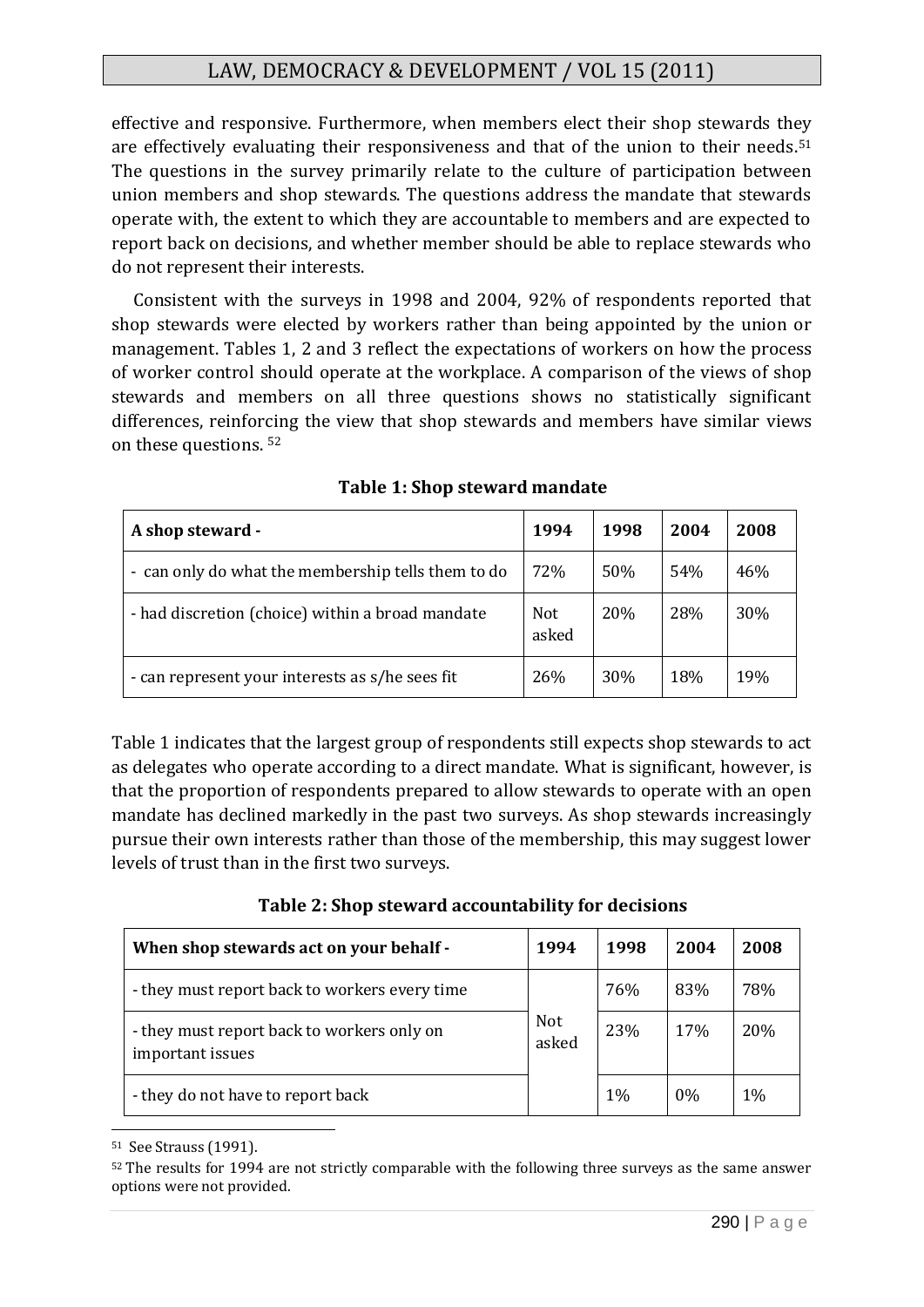The results in Table 2 indicate that minimal change has taken place over the past three surveys in the expectations that shop stewards need to be accountable and report back. However, a clear shift from specific to open mandating is evident in Table 3. Almost all members expect stewards to consult periodically, particularly regarding important issues. It is noteworthy that while the majority (54%) still expect stewards to consult every time they act on workers' behalf, this has declined significantly since the first survey (76%), suggesting that the style of democracy on the shop-floor has been shifting from mandating to delegating.

| A shop steward -                                                                      | 1994  | 1998 | 2004  | 2008  |
|---------------------------------------------------------------------------------------|-------|------|-------|-------|
| - must consult every time s/he acts on behalf of<br>workers                           | 76%   | 59%  | 63%   | 54%   |
| - must consult from time to time on important<br>issues                               |       | 40%  | 36%   | 40\%  |
| - does not have to consult you because s/he is<br>elected to represent your interests | $0\%$ | 1%   | $1\%$ | $2\%$ |

**Table 3: Consultation expectations of shop stewards**

The answers to these three questions indicate the extent to which the fundamental principle of steward accountability to members has become an ingrained expectation of shop-floor union culture, despite the shift from direct mandating to delegation.

**Table 4: Removal of non-performing shop stewards**

| In your workplace, has a shop steward ever<br>been removed by workers? | 1994 | 1998 | 2004 | 2008 |
|------------------------------------------------------------------------|------|------|------|------|
| Yes                                                                    | 31   | 36   | 27   | 35   |
| No                                                                     | 69   | 59   | 66   | 56   |
| Do not know                                                            | 0    | 5    |      | 8    |

This stable pattern of accountability is reinforced by the finding that an overwhelming majority of respondents (93%) believe that shop stewards may be recalled by the membership if they do not do what the members want. This is consistent with previous surveys, and these views are shared by stewards and members alike. Members continue to replace non-performing stewards who have failed to fully represent their interests, as is shown in Table 4. There is an oscillating pattern over the four surveys indicating that members continue to exercise their power to remove shop stewards. What is unclear from the question is whether the removal of non-performing stewards has resulted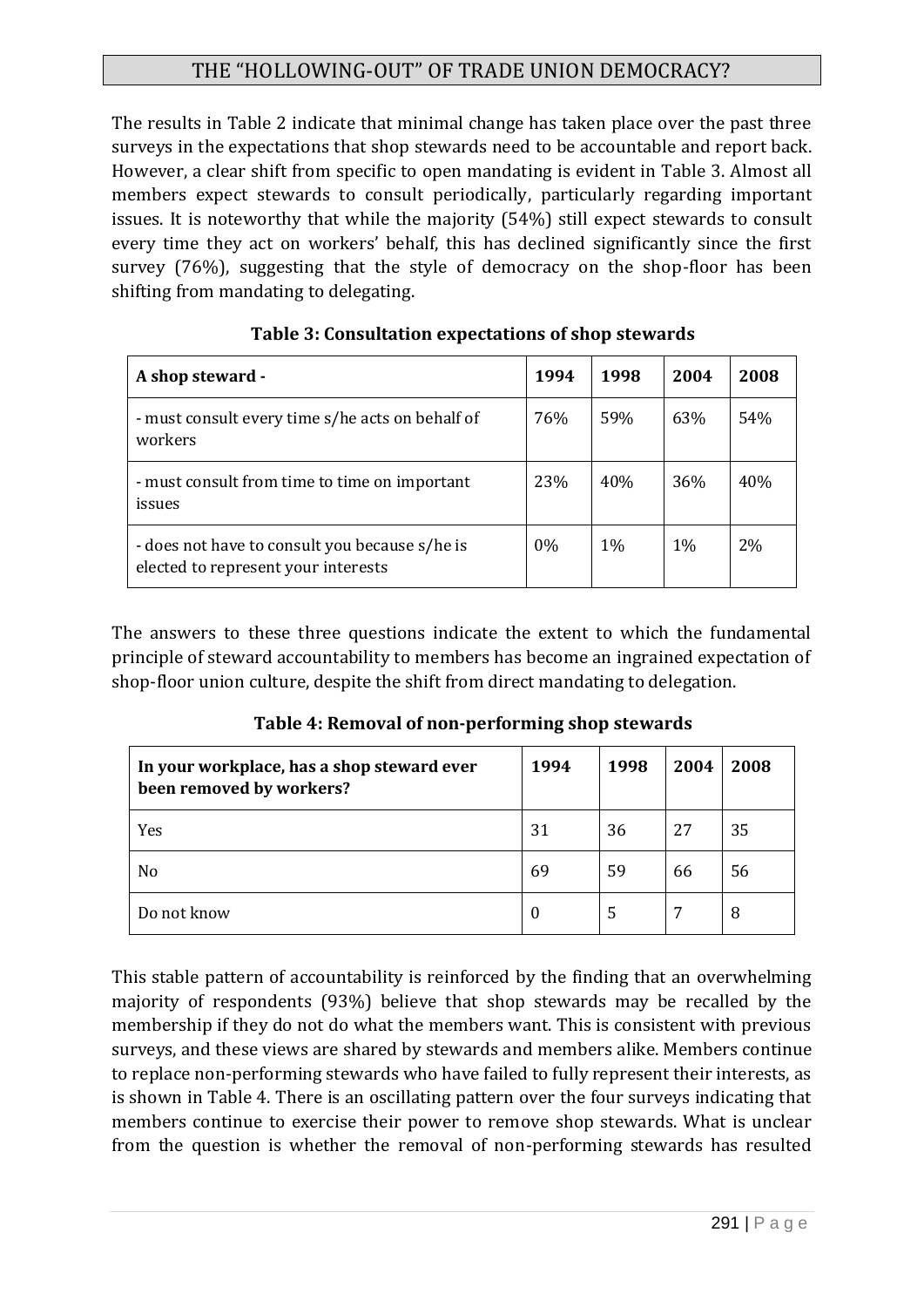from the withdrawal of the stewards' mandate during his/her term of office or has taken place during periodic elections.

#### **4.2 Promotion of shop stewards into management**

The introduction of questions on the promotion of shop stewards into management in the 2004 survey for the first time recognised the well-established role of the position as a mechanism for climbing the organisational hierarchy. The practice has become more prevalent as the majority of respondents (52% versus 37% in 2004) now report instances of the promotion of stewards in their workplace (see Table 5). This also reflects the increasing preparedness or willingness of shop stewards to make themselves available for promotion into the managerial ranks. As the practice has become more common, the knowledge gap between stewards and members about the existence of promotions into management also has diminished.

| Have shop                                                                       |                                           | 2004 |              | 2008                    |                |              |  |
|---------------------------------------------------------------------------------|-------------------------------------------|------|--------------|-------------------------|----------------|--------------|--|
| stewards in your<br>workplace been<br>promoted into<br>managerial<br>positions? | <b>Members</b><br><b>Shop</b><br>stewards |      | <b>Total</b> | <b>Shop</b><br>stewards | <b>Members</b> | <b>Total</b> |  |
| Yes                                                                             | 49%                                       | 33%  | 37%          | 59%                     | 49%            | 52%          |  |
| N <sub>o</sub>                                                                  | 49%                                       | 57%  | 55%          | 37%                     | 38%            | 38%          |  |
| Do not know                                                                     | 2%                                        | 10%  | 8%           | 5%                      | 11%            | 10%          |  |

**Table 5: Incidence of promotion into management**

Table 6 indicates a moderate positive shift in the attitude of both shop stewards and members towards the acceptability of stewards being promoted into the managerial ranks. It is noticeable that the vast majority of shop stewards (74%) now agree that this behaviour is acceptable. The growing practice of promoting stewards into management not only raises the possibility of the erosion of internal solidarity but also brings into question the accountability of stewards to the membership.

| It is acceptable for<br>2004                       |                                |                | 2008         |                                |                |              |
|----------------------------------------------------|--------------------------------|----------------|--------------|--------------------------------|----------------|--------------|
| shop stewards to<br>be promoted into<br>management | <b>Shop</b><br><b>Stewards</b> | <b>Members</b> | <b>Total</b> | <b>Shop</b><br><b>Stewards</b> | <b>Members</b> | <b>Total</b> |
| Strongly agree                                     | 36%                            | 25%            | 28%          | 38%                            | 30%            | 32%          |
| Agree                                              | 32%                            | 32%            | 32%          | 36%                            | 29%            | 31%          |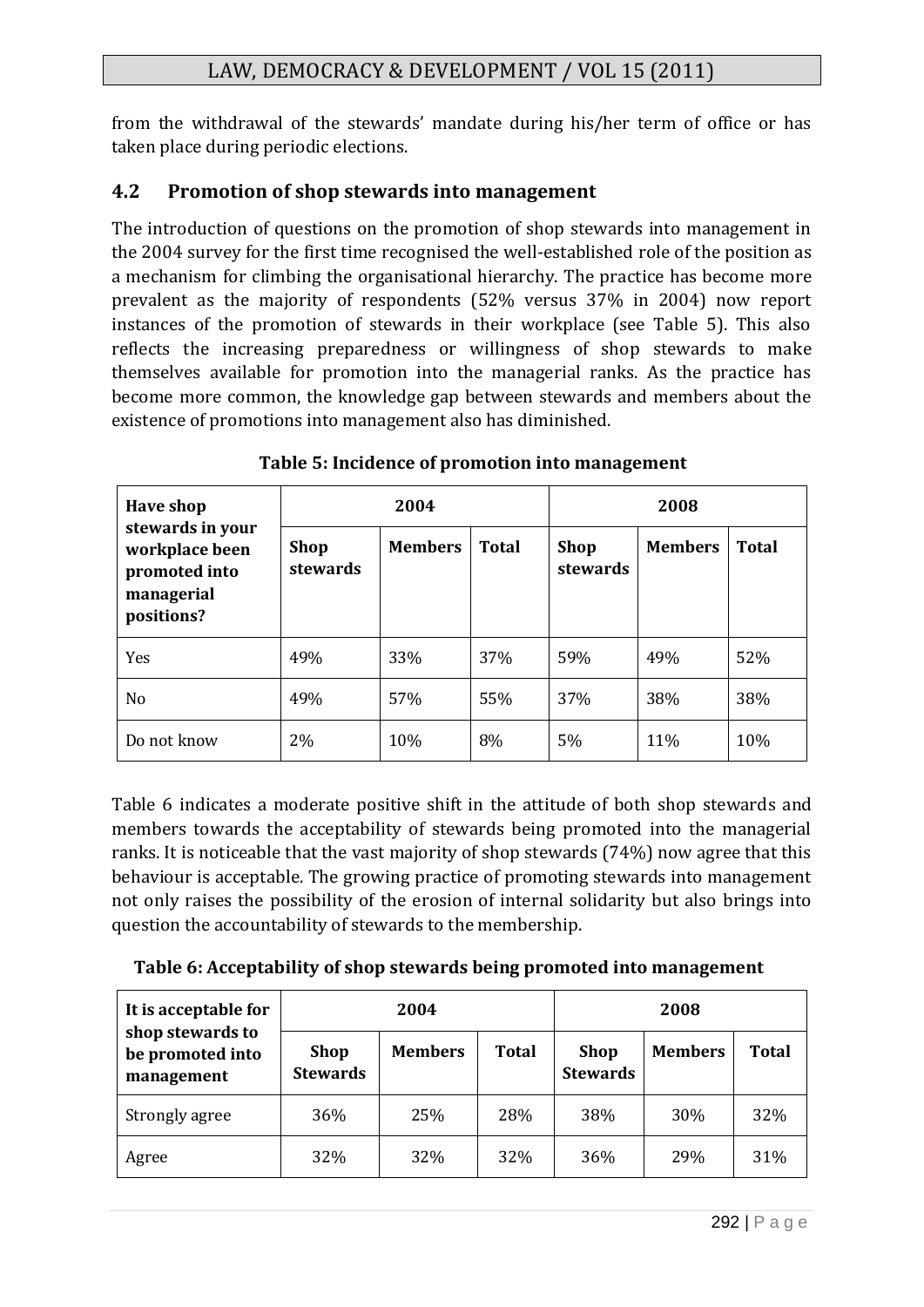| Neutral/do not<br>know | 8%  | 12% | 11% | 9%  | 11% | 10% |
|------------------------|-----|-----|-----|-----|-----|-----|
| <b>Disagree</b>        | 11% | 15% | 14% | 6%  | 14% | 12% |
| Strongly disagree      | 13% | 16% | 15% | 12% | 14% | 14% |

Clearly, the historical animosity between unions and management ranks appears to be eroding as the practice of promotion becomes more acceptable and more common. However, if shop stewards are acting to advance their own careers rather than representing the interests of their members, the process of democratic accountability to the membership will necessarily be eroded over time.

# **4.3 Member participation and participatory democracy**

In her seminal work on participatory democracy, Pateman argued convincingly that this form of democracy becomes self-sustaining because it socialises members into continuous participation by developing and fostering the skills they require to engage further.<sup>53</sup> While attitudes and behavioural intentions of members are useful to understand the normative expectations of union members, it is member participation in a variety of union activities that determines whether the democratic culture is primarily participatory or representative. If the purpose of unions includes empowering members to help determine their employment conditions, one test of union effectiveness (not just democracy) is the extent to which members participate individually. 54

Unions depend on the support of the majority of members to support the activist core. This is particularly the case for COSATU affiliates that require high levels of participation to sustain the democratic culture discussed earlier. The range of measures that have been used to assess member participation typically focus on voting in elections for union representatives, office-bearers and officials, the frequency of attendance at union meetings, holding office as a shop steward or other official, and engaging in collective action. Where unions have formal and informal linkages with political parties and the community, union members, particularly shop stewards, wear a representative hat when they engage in these organisations. Participation of union members in other organisations, whether or not they wear a union hat, is integral to the notion of social movement unionism, which is founded on the articulation of labour, political and community struggles.

The frequency of shop steward elections is measured using two questions, reflected in Table 7:

<sup>53</sup> Pateman *Participation and democratic theory* (1970).

.

<sup>54</sup> See Strauss (1991).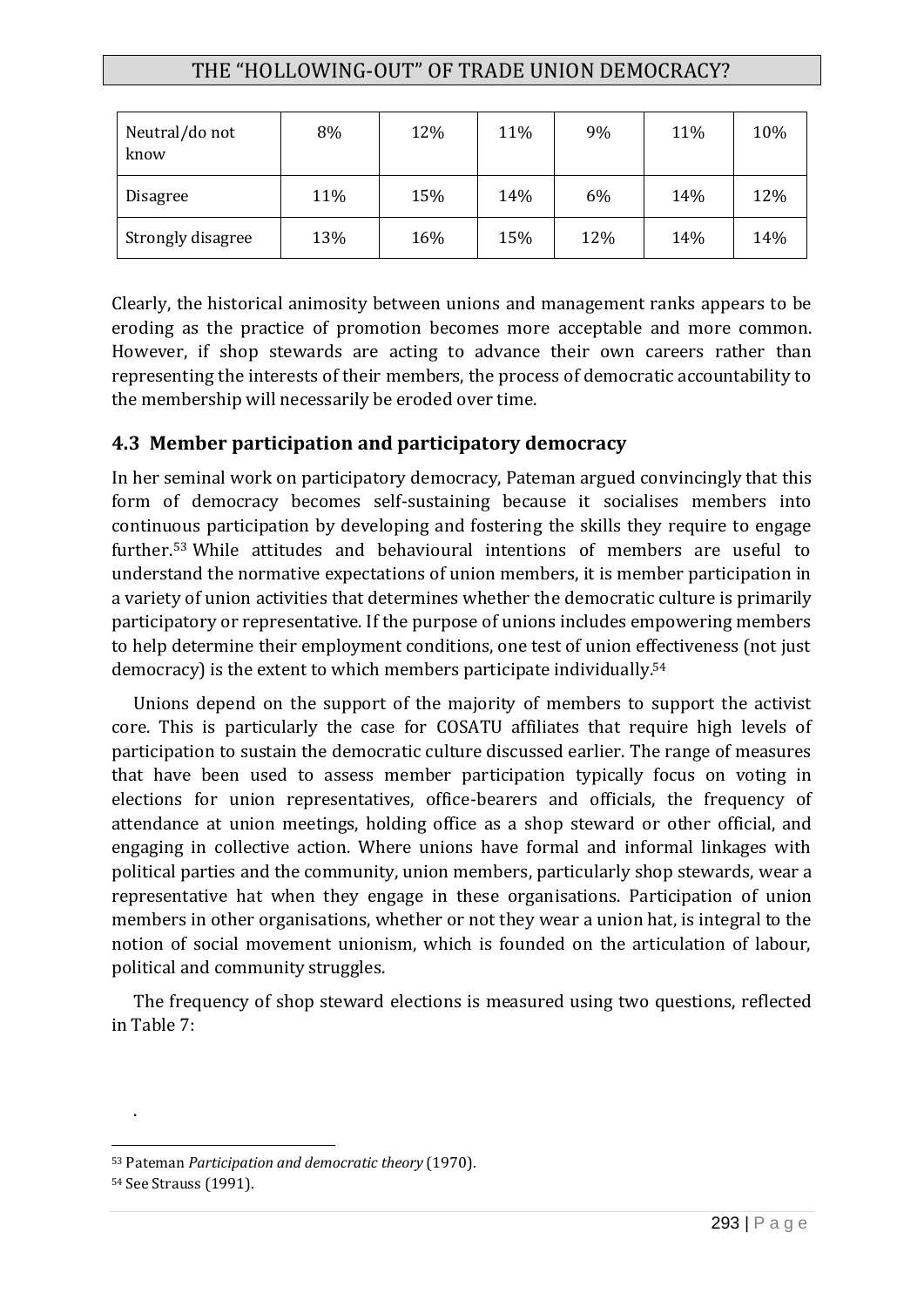|                             | 1998  | 2004  | 2008 |
|-----------------------------|-------|-------|------|
| More than once a year       | $1\%$ | $3\%$ | 3%   |
| Once a year                 | 33%   | 25%   | 22%  |
| Once in two years           | 29%   | 21%   | 17%  |
| Once in three years         | 31%   | 29%   | 40%  |
| More than three years ago   | 3%    | 9%    | 7%   |
| Cannot remember/do not know | $1\%$ | 13%   | 7%   |

#### **Table 7: Frequency of shop steward elections**

While the results in Table 7 suggest that the frequency of steward elections has declined steadily over the past three surveys, the results are not clear-cut when respondents were asked when they last elected their shop steward (Table 8). 73% indicated that they had voted within the past two years. No clear trend is evident as more respondents participated in elections in the past two years, compared with the 2004 survey, but the frequency of voting is lower than the 1998 survey. Overall, the results suggest less frequent elections, and presumably a more stable cohort of elected stewards.

| Table 8: Most recent participation in shop steward election |  |  |  |  |  |
|-------------------------------------------------------------|--|--|--|--|--|
|                                                             |  |  |  |  |  |

| When did you last participate in electing your<br>shop steward? | 1998 | 2004 | 2008 |
|-----------------------------------------------------------------|------|------|------|
| Within the last year                                            | 55%  | 46%  | 51%  |
| 1-2 years ago                                                   | 28%  | 16%  | 22%  |
| 2-3 years ago                                                   | n/a  | 13%  | 8%   |
| More than 2 years ago                                           | 13%  | n/a  | n/a  |
| More than 3 years ago                                           | n/a  | 8%   | 3%   |
| Never/Cannot remember/Do not know                               | 5%   | 17%  | 13%  |

The results in Table 9 indicate very clearly that weekly attendance at union meetings by both shop steward and members has declined markedly between 1998 and 2008. While the typical shop steward attended union meetings on a weekly basis in 1998, by 2008 this had reduced to attendance on a monthly basis. Similarly, while one-third of ordinary members were attending meetings every week in 1998, this ratio has fallen to about one in six ordinary members a decade later.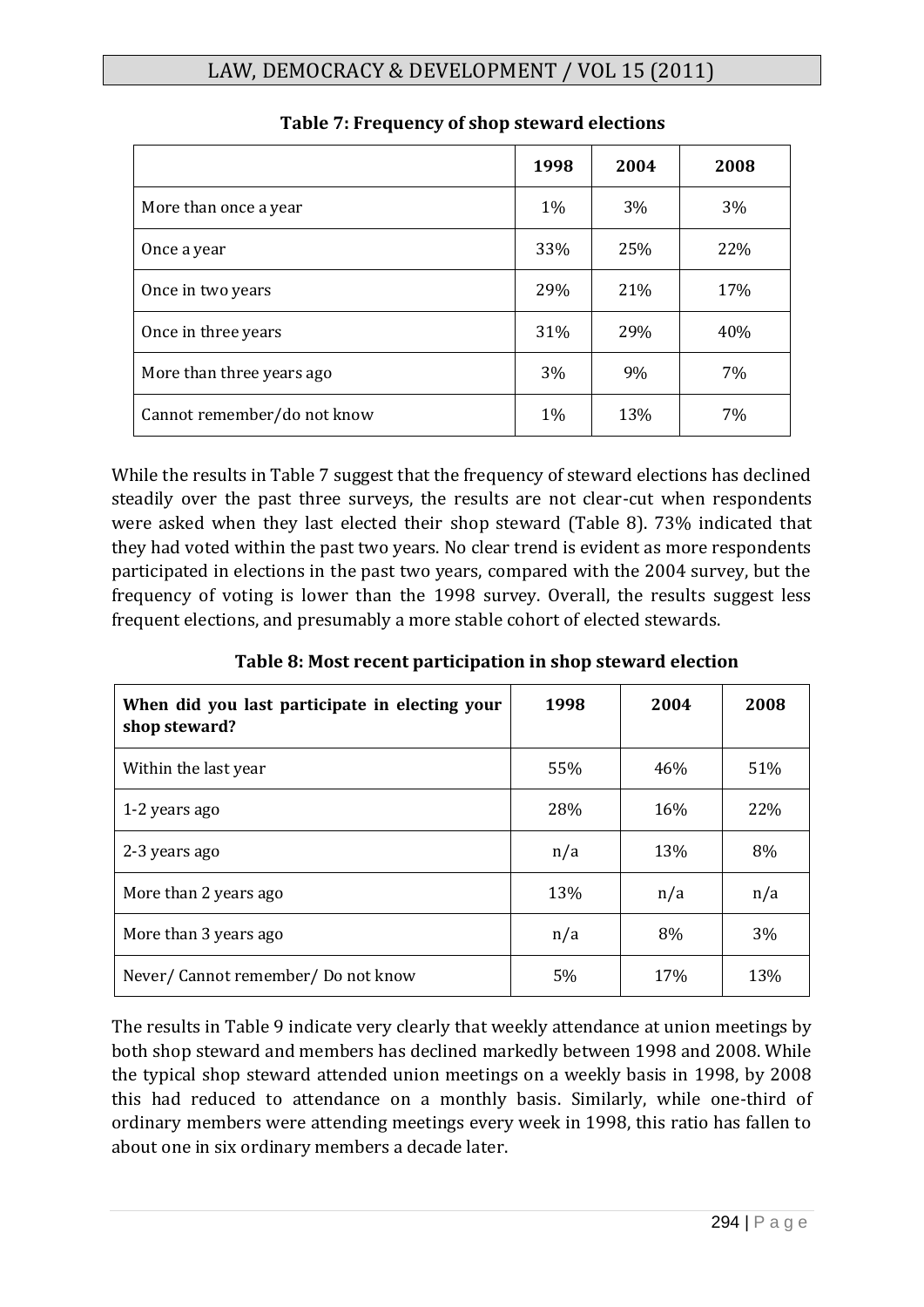| How frequently do you attend<br>union meetings? |       | <b>Shop stewards</b> |      |       | <b>Members</b> |      |      |
|-------------------------------------------------|-------|----------------------|------|-------|----------------|------|------|
|                                                 | 1998  | 2004                 | 2008 | 1994* | 1998           | 2004 | 2008 |
| Once a week                                     | 55%   | 49%                  | 38%  | 34%   | 37%            | 20%  | 17%  |
| Once a month                                    | 34%   | 47%                  | 50%  | 43%   | 35%            | 46%  | 48%  |
| One to four times a year                        | $2\%$ | 1%                   | 6%   | 6%    | 10%            | 11%  | 14%  |
| Do not know/cannot remember/<br>never           | 5%    | 2%                   | 5%   | 18%   | 18%            | 23%  | 21%  |

**Table 9: Frequency of attendance at union meetings**

\* Note: Shop stewards were not identified in the first survey

The steady decline in intensity of involvement by ordinary members in the past decade points to a significant decline in union mobilisation and has important consequences for the sustainability of the democratic culture that sustained the model of worker control. It is also indicative of a steady shift from participatory democracy to a more representative style. Despite these significant declines, about two-thirds of ordinary members attend union meetings at least on a monthly basis, a high ratio by international standards. Regular meeting attendance is consistent across the sample with the majority of members in 12 of the 14 unions surveyed reporting that they still attend at least one union meeting per month.

The participation of members in industrial action (see Table 10) represents a further measure of engagement in union activities. Although respondents were not asked whether they had personally participated in industrial action since 2004, two-thirds reported that there had been some strike activity at their workplace in the past four years. While there is no clear trend over the past decade, the results also do not support public perceptions that the level of strike activity in the public sector is much higher than activity in the private sector. The results also suggest that although large scale strikes in the private sector may not be common, industrial action persists in this context.

There are two ways to interpret the data in Table 10 (below). On the one hand, the overall pattern of participation in structured activities – shop steward elections, union meetings and industrial action – remains relatively high by historical standards and very high by international standards. This suggests that members of COSATU affiliates remain active participants in their unions. On the other hand, the significant decline in the intensity of activist-type participation, represented by attendance at weekly meetings, is suggestive of the erosion of the culture of participatory democracy.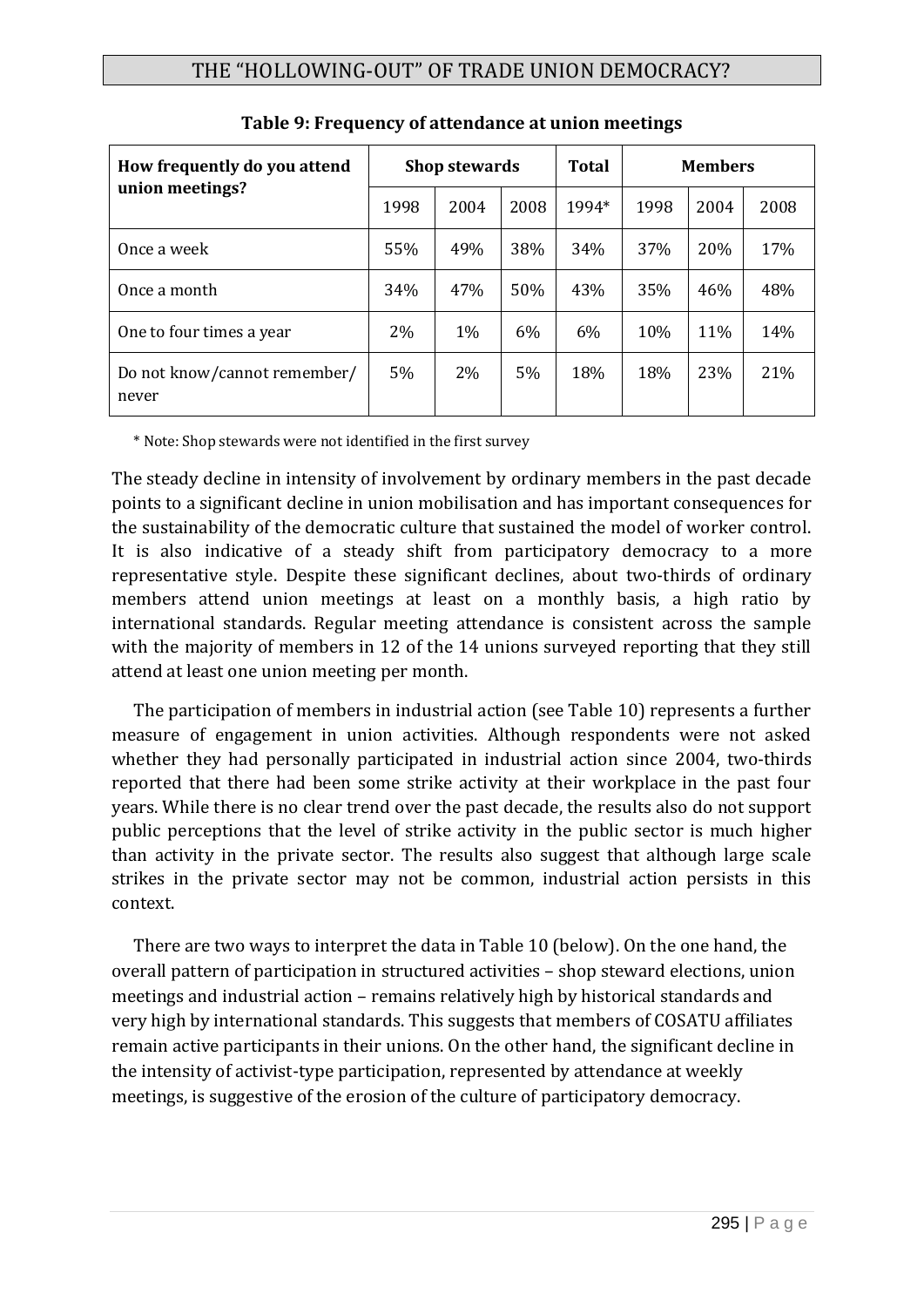| Have workers in                                                                        | 1998              |                  |       | 2004              |                  |       | 2008              |                  |       |
|----------------------------------------------------------------------------------------|-------------------|------------------|-------|-------------------|------------------|-------|-------------------|------------------|-------|
| this workplace<br>been involved in<br>any industrial<br>action since<br>2004/998/1994? | Private<br>sector | Public<br>sector | Total | Private<br>sector | Public<br>sector | Total | Private<br>sector | Public<br>sector | Total |
| Yes                                                                                    | 65%               | 70%              | 66%   | 58%               | 59%              | 58%   | 64%               | 72%              | 67%   |
| N <sub>o</sub>                                                                         | 29%               | 27%              | 29%   | 39%               | 38%              | 38%   | 29%               | 22%              | 27%   |
| Don't know                                                                             | 6%                | 2%               | 5%    | 3%                | 3%               | 3%    | 7%                | 6%               | 6%    |

**Table 10: Participation in industrial action**

Just as active engagement becomes self-sustaining and creates an empowered and socialised membership, the steady decline in participation by ordinary members is disempowering and weakens the processes through which elected representatives can be held accountable, even if attitudes towards accountability remain largely unchanged.

## **4.4 Alignment between values and priorities of shop stewards and members**

The third question that Strauss raises is whether or not shop stewards and officebearers reflect the values and priorities of their members. The reasons for alignment or misalignment may be varied, but the efficacy of democratic processes and practices is reflected in an alignment of views between members and their representatives. To some extent one would expect that the attitudes of elected stewards will be affected by exposure to different viewpoints and influences through the performance of their representative roles.

In instances where democratic procedures are absent or weak, leaders and shop stewards may systematically misinterpret the preferences of workers because they base their choices on the preferences of an activist group or those who attend meetings most frequently. Similarly, the preferences of the majority of workers may not be represented by their elected representatives if they are expressing views on issues that have not been subjected to a process of validation through a worker vote.<sup>55</sup>

While the majority of survey respondents are ordinary members, the survey includes a disproportionately large representation of shop stewards (26%). This provides a large enough group to compare their attitudes and behaviours with those of ordinary members, and thus establish to what extent shop stewards represent the interests of members. The areas of commonality are clearly as important as those where they differ.

<sup>55</sup> See Bacarro (2006).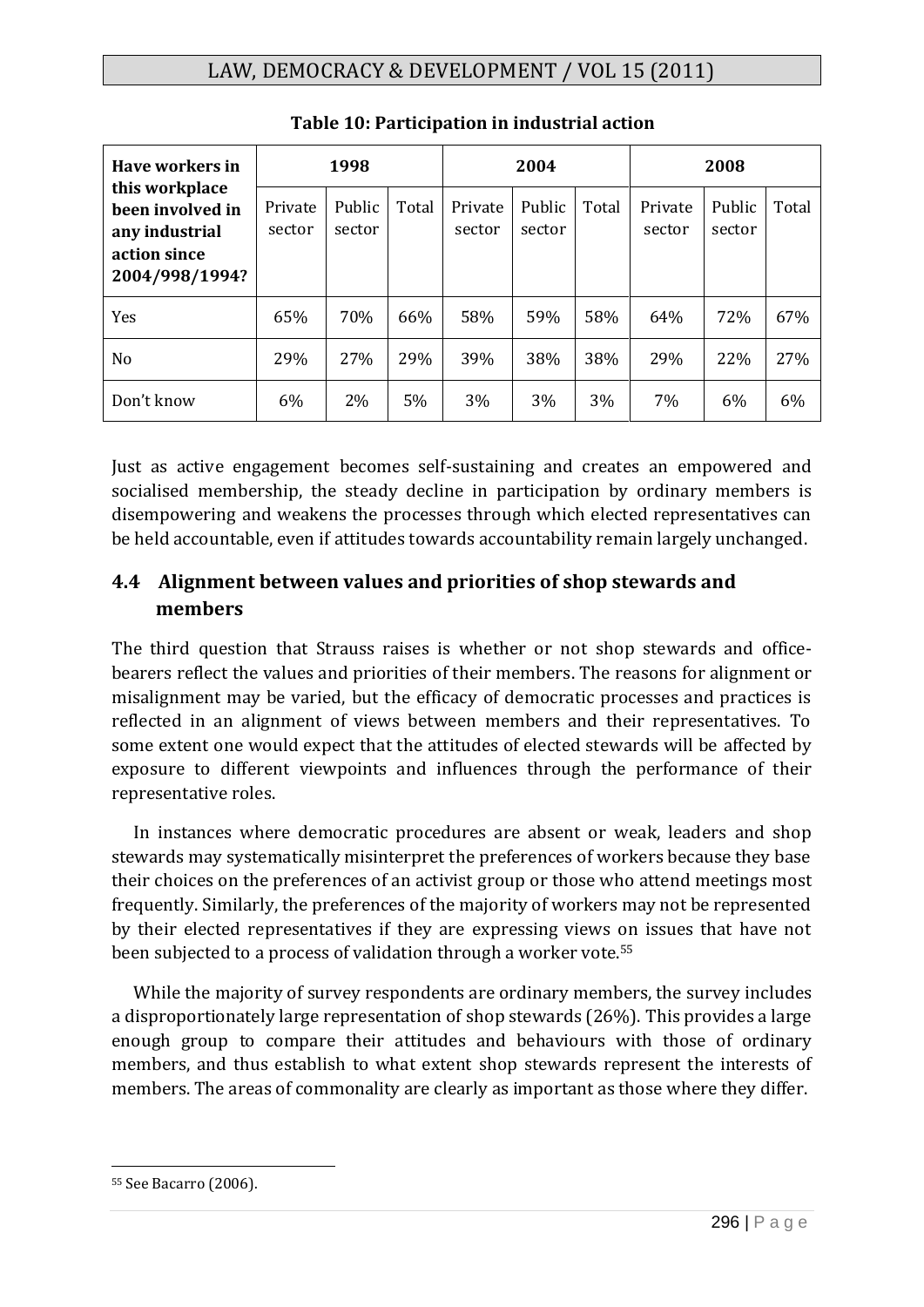The survey results reveal that members and shop stewards share expectations about the relationship between members and their elected representatives. Both members and their representatives agree on the need for shop stewards to obtain mandates from the membership, to consult on decisions and on the frequency of feedbacks required. Moreover, an overwhelming majority of stewards and members (over 90%) recognised the right of members to remove stewards who have lost the confidence of the members. Together, these questions clearly suggest that procedural democratic principles are widely shared across COSATU affiliates, with the exception of SASBO (South African Society of Bank Officials) where there is limited evidence of a functioning structure of elected and accountable shop stewards.

It is also noteworthy that ordinary members and shop stewards appear to be equally aware of the various committees or structures for workers to participate or communicate with management. However, there is a marked difference in beliefs about the impact of participation. 72% of shop stewards believe that that these bodies have some or extensive influence over management, while only 54% of members share these views. Almost half of shop stewards, who are more likely to be directly involved in these bodies, believe that participation results in extensive influence over management. Their experience of direct participation with management and the belief that they help workers gain some influence over management decisions, may determine the significant difference between ordinary members and shop stewards concerning promotions into management discussed earlier.

These findings support the view that participation in employer consultation structures increases the distance between members and shop stewards. Not only do stewards appear to perceive that relationships with management are more effective but the attractiveness of a management position is likely to increase as perceived influence over management decisions increases.

Levi et al<sup>56</sup> further emphasise that, while the benchmark of participatory democracy is a high degree of participation in voting, meetings and policy debates, this is only truly meaningful if members are well informed. Knowledge of past policies and decisions and access to relevant information is essential for contributing to debates. This is consistent with the programme of Organisational Renewal that COSATU and its affiliates committed themselves to following, as recommended by the September Commission of 1997.<sup>57</sup> The programme's aims include ensuring (a) that members are provided with excellent service in terms of political and labour-relations education and (b) that every affiliate maintains internal democracy through regular and well-attended constitutional meetings, support for shop stewards, and well-defined and effective report-back systems.

<sup>56</sup> See Levi et al (2009).

<sup>&</sup>lt;sup>57</sup> A Commission of Inquiry was appointed by COSATU in 1996, headed by Connie September, to assess the trade union movement's position in relation to changes in the labour market: see A Bezuidenhout *Towards global social movement unionism? Trade union responses to globalization in South Africa*  Discussion Paper DP/115/2000 (International Institute for Labour Studies, Geneva, 2000).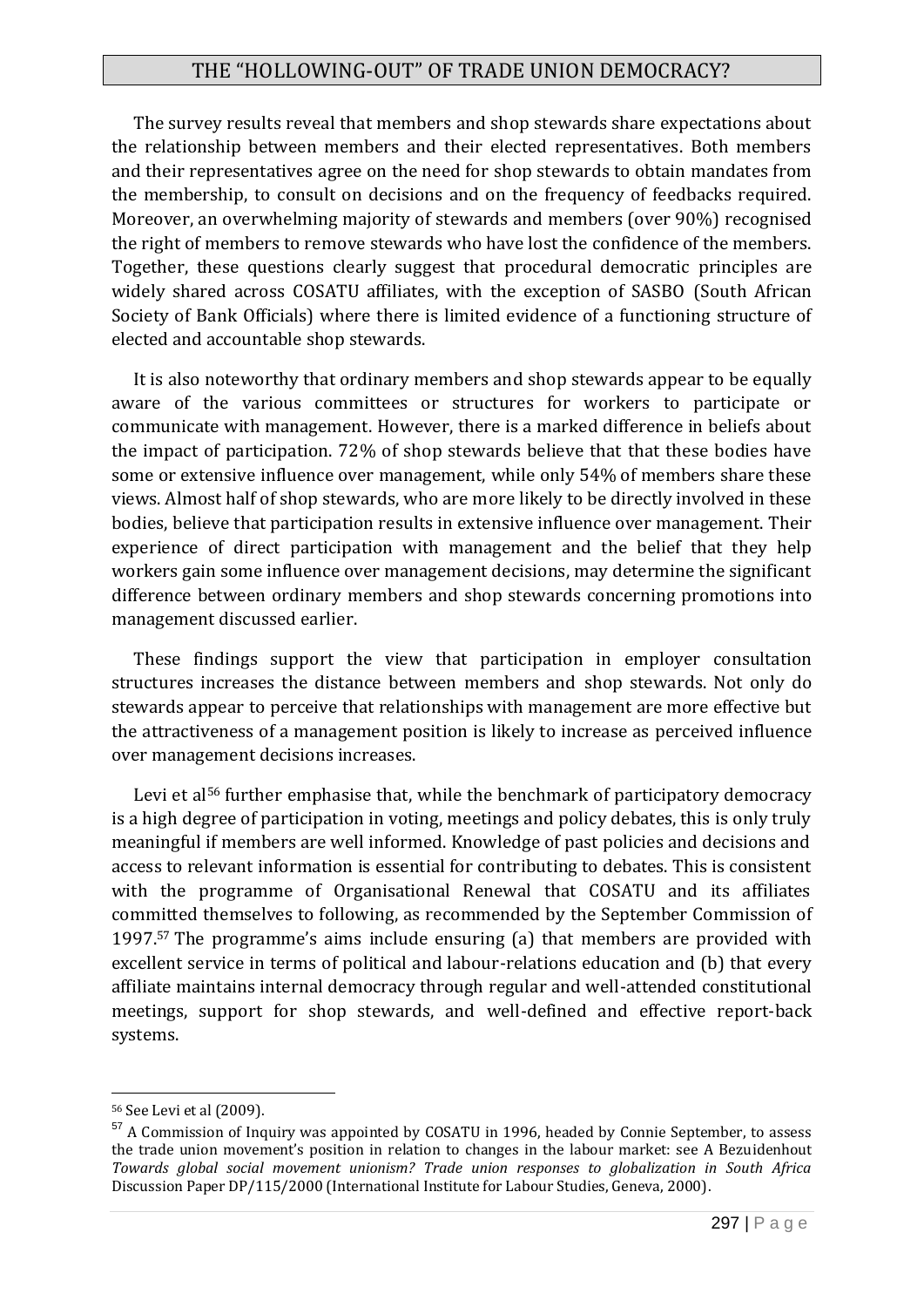|                                                                                               | <b>Shop stewards</b> |      |      | <b>Members</b> |      |      |
|-----------------------------------------------------------------------------------------------|----------------------|------|------|----------------|------|------|
|                                                                                               | 1998                 | 2004 | 2008 | 1998           | 2004 | 2008 |
| Do you know what the Recon-<br>struction and Development<br>Programme (RDP) is?               | 92%                  | 97%  | 88%  | 79%            | 87%  | 77%  |
| Do you know what the National<br>Economic Development and<br>Labour Council (NEDLAC) is?      | 68%                  | 61%  | 49%  | 28%            | 22\% | 23%  |
| Have you ever been at a<br>meeting where there has been<br>a report back on NEDLAC?           | 59%                  | 43%  | 21%  | 21%            | 14%  | 15%  |
| Do you know what the Growth,<br><b>Employment and Redistribut-</b><br>ion Strategy (GEAR) is? | 60%                  | 52%  | 41\% | 24%            | 30%  | 20%  |

#### **Table 11: Members and shop stewards: Knowledge of government policy**

As indicated in Table 11, there has been a precipitous decline overall in policy knowledge levels, with the exception of the Reconstruction and Development Programme (RDP), among both shop stewards and ordinary members. NEDLAC, the National Economic Development and Labour Council, provides a critical forum for organised labour to participate in the formulation of legislation and policy directly related to the interests of individual workers. Over the past decade the prominence of NEDLAC has declined as the volume of legislation and policy has receded. It is to be expected that, despite NEDLAC's potential importance, there would be a decline in the proportion of members who are familiar with the institution or have attended meetings where there has been a report-back. COSATU's deputy general secretary, Bheki Ntshalinshali, acknowledges that implementing democracy is complex and that continuous report-backs and mandating on issues dealt with at NEDLAC has not been part of union culture.<sup>58</sup>

The declining level of knowledge among shop stewards, however, suggests that union educational efforts are having less impact and that grassroots leaders are increasingly marginalised from union decisions concerning broader policy issues. Not surprisingly, the data also reveals significant differences between shop stewards and ordinary members in all the questions relating to knowledge about NEDLAC, GEAR and the RDP, as well as attendance at meetings where government policy and policy-making bodies were discussed. Although individual members are far removed from policy negotiations at NEDLAC, the limited participation of their representatives in meetings where policy

<sup>58</sup> Forrest "COSATU and democracy: contestation is good for the country" (2007) 31 *South African Labour Bulletin* 21.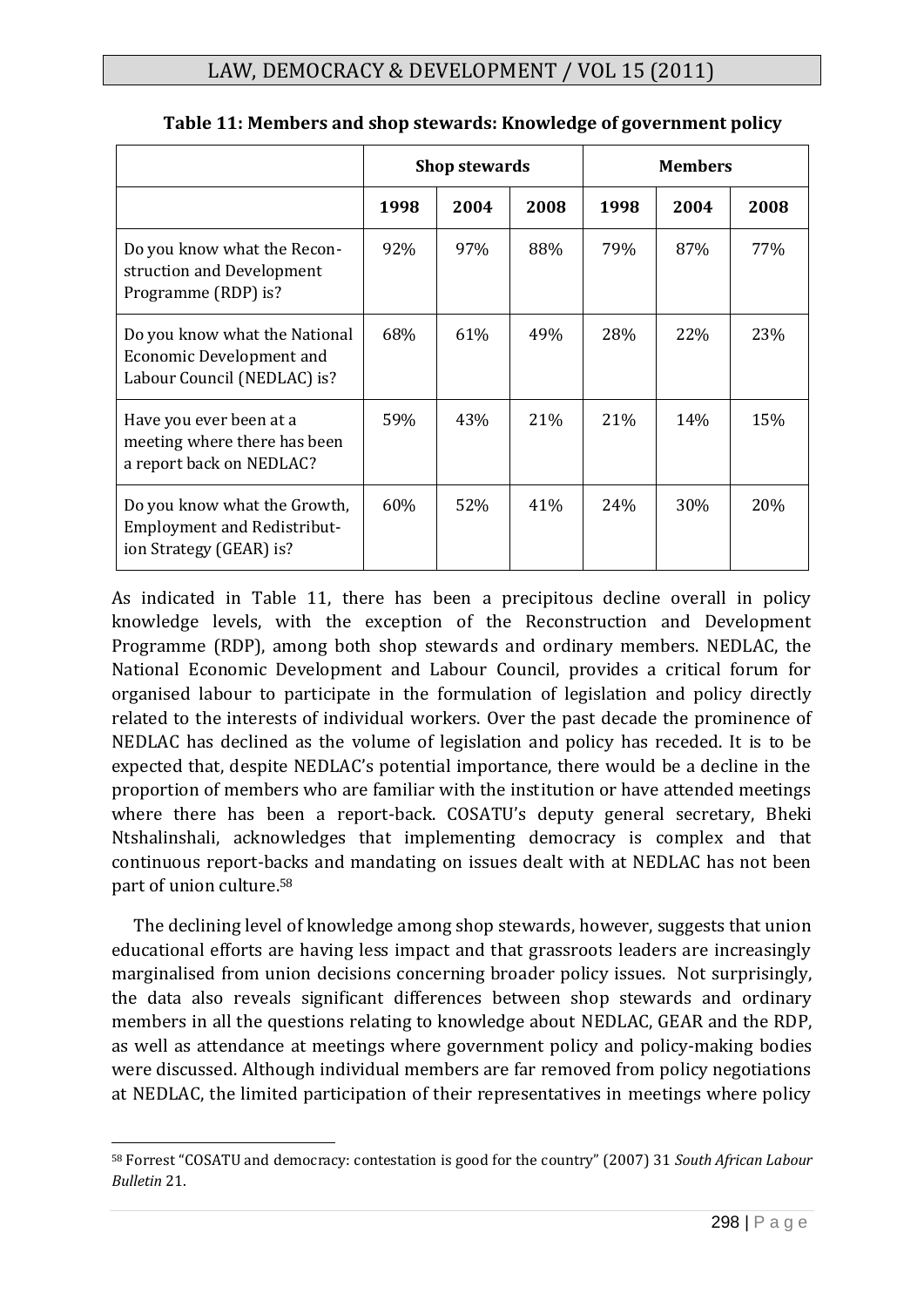issues are discussed raises substantive questions about the extent to which effective mandating processes are in place.

The only question where the views of members and shop stewards are similar related to whether the government was achieving the goals of the RDP. Despite these differences, even among shop stewards a relatively low proportion had attended meetings where there had been any discussion of these issues. This highlights the likely gap on matters of policy and politics between union official, elected representatives and the membership.

In comparison with ordinary members, shop stewards are more likely to (a) believe that unions should have active links with community organisations, civil society groupings, or social movements, (b) be involved in local government or communitybased development initiatives, and (c) be a member of the SACP. While only 18% of the ordinary members surveyed are signed-up or paid-up members of the SACP, more than 40% of shop stewards are SACP members. This distinction is explored in depth later in the paper. Surprisingly, shop stewards are less likely than ordinary members to have attended a meeting of the political party they support.

|                                                | <b>Ordinary Members</b> |      |      | <b>Shop stewards</b> |      |      | <b>Total</b> |      |      |      |
|------------------------------------------------|-------------------------|------|------|----------------------|------|------|--------------|------|------|------|
|                                                | 1998                    | 2004 | 2008 | 1998                 | 2004 | 2008 | 1994*        | 1998 | 2004 | 2008 |
| <b>Voting ANC</b>                              | 70%                     | 70%  | 55%  | 89%                  | 82%  | 67%  | 75%          | 75%  | 73%  | 58%  |
| Supporting the<br>Alliance                     | 69%                     | 66%  | 61%  | 75%                  | 69%  | 69%  | 82%          | 70%  | 66%  | 63%  |
| Alliance to<br>continue in<br>future elections | 62%                     | 64%  | 62%  | 70%                  | 66%  | 70%  | 76%          | 64%  | 64%  | 64%  |

**Table 12: Members and shop stewards: Voting ANC and the Tripartite Alliance**

\* Note: Shop stewards were not identified in the 1994 survey.

As the data in Table 12 suggests, support for the ANC remained remarkably stable until the pronounced decline in committed ANC support in 2008. Some of this can be attributed to the fact that 23% of the 2008 sample refused to answer the question, compared to only 16% in 2004. Further analysis of the provincial breakdown in support for the ANC reveals that the Western and Eastern Cape were solely responsible for the dramatic decline in expressed support. In the Western Cape only 20% declared their intention to vote for the ANC, while in the Eastern Cape only 31% did. The emergence of an ANC breakaway, the Congress of the People, and the strong shift from the ANC to the Democratic Alliance in the Western Cape, clearly played a role in the willingness of respondents to address the question in the run-up to the national election.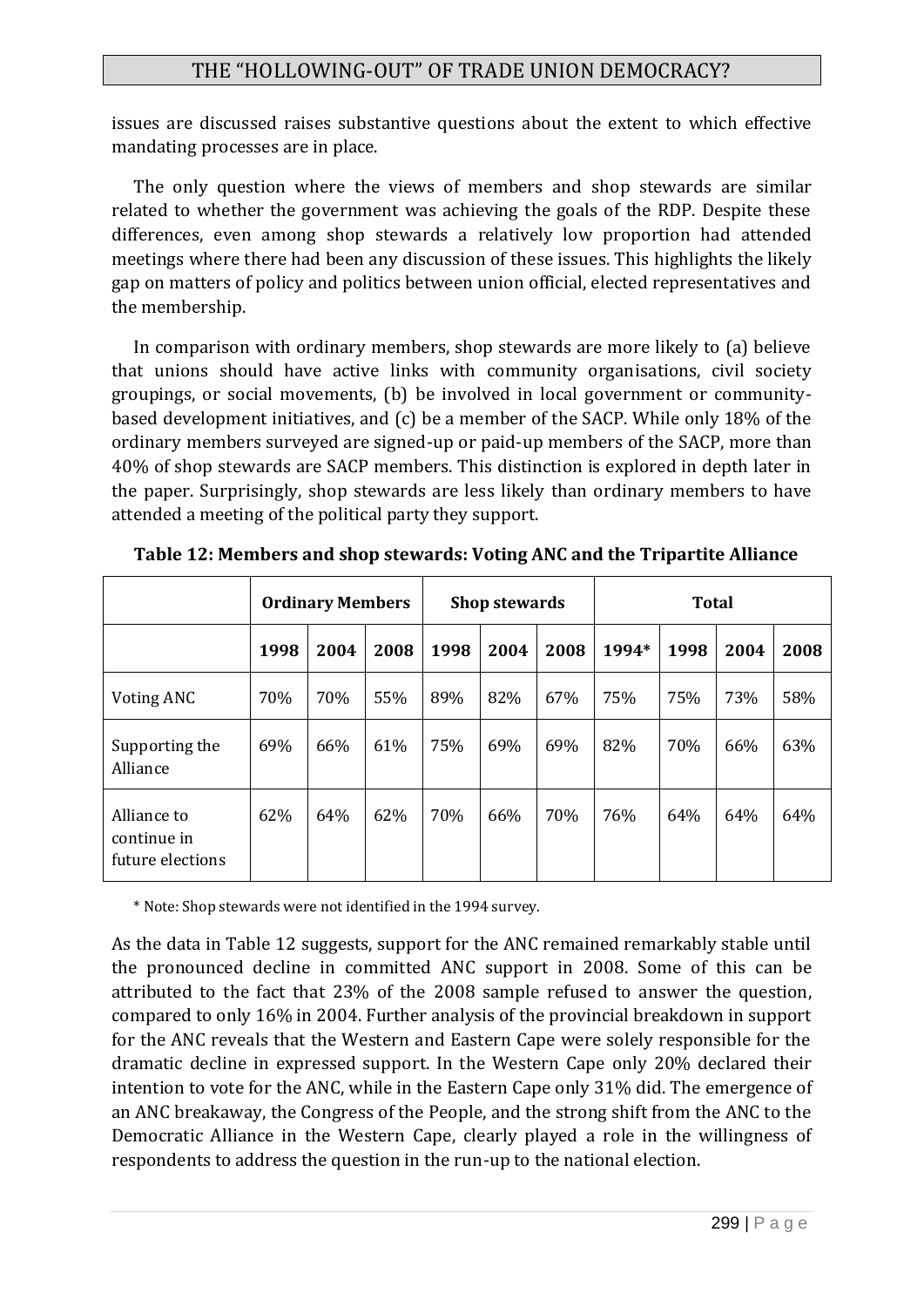To some degree the shift can also be ascribed an environment of political instability at the time of the survey, as approximately 40% of respondents in these provinces refused to answer this question. In the remainder of the provinces ANC support levels remained steady compared to the previous survey. While the gap between ordinary members and shop stewards remains about 12%, it is also significant that declining levels of support for the ANC among shop stewards was already evident in 2004.

There is a potentially significant shift occurring in patterns of support for the Tripartite Alliance and support for the ANC among both members and stewards. Whereas previously support for the ANC was significantly higher than current and future support for the Tripartite Alliance, expressed support for the alliance is now stronger than support for the ANC itself. Given the professed importance of the alliance to COSATU and the high membership of the SACP, particularly among shop stewards (see Table 13), this may indicate that support for the alliance is linked to primary political allegiance to the SACP rather than the ANC.

| <b>Province</b>                      | Signed-up<br><b>SACP</b><br>members | Paid-up<br><b>SACP</b><br>members | <b>Total</b><br>signed-up<br>and paid-<br>up | <b>Members</b><br>signed-up or<br>paid-up | <b>Shop stewards</b><br>signed-up or<br>paid-up |
|--------------------------------------|-------------------------------------|-----------------------------------|----------------------------------------------|-------------------------------------------|-------------------------------------------------|
| Eastern Cape                         | 2%                                  | 15%                               | 17%                                          | 14%                                       | 30%                                             |
| Gauteng                              | 8%                                  | 18%                               | 26%                                          | 16%                                       | 47%                                             |
| KwaZulu-Natal                        | 9%                                  | 25%                               | 34%                                          | 33%                                       | 50%                                             |
| North-West<br>Province <sup>59</sup> | 24%                                 | 29%                               | 52%                                          | 47%                                       | 67%                                             |
| Western Cape                         | $2\%$                               | 6%                                | 7%                                           | 5%                                        | 13%                                             |
| Total                                | 7%                                  | 17%                               | 23%                                          | 18%                                       | 40%                                             |
| Total excluding<br>Western Cape      | $7\%$                               | 19%                               | 27%                                          | 21%                                       | 45%                                             |

**Table 13. Signed-up and paid-up SA Communist Party membership** 

## **4.5 SACP membership and union democracy**

-

The formation of the Tripartite Alliance formally established the association between COSATU and the SACP in 1990. Initially, however, much of the political work of the SACP was focused on building support for the ANC and many SACP leaders also held leadership positions in the ANC. Similarly, COSATU was instrumental in mobilising

<sup>&</sup>lt;sup>59</sup> The percentages for the North-West province are influenced by the very small sample size (two workplaces).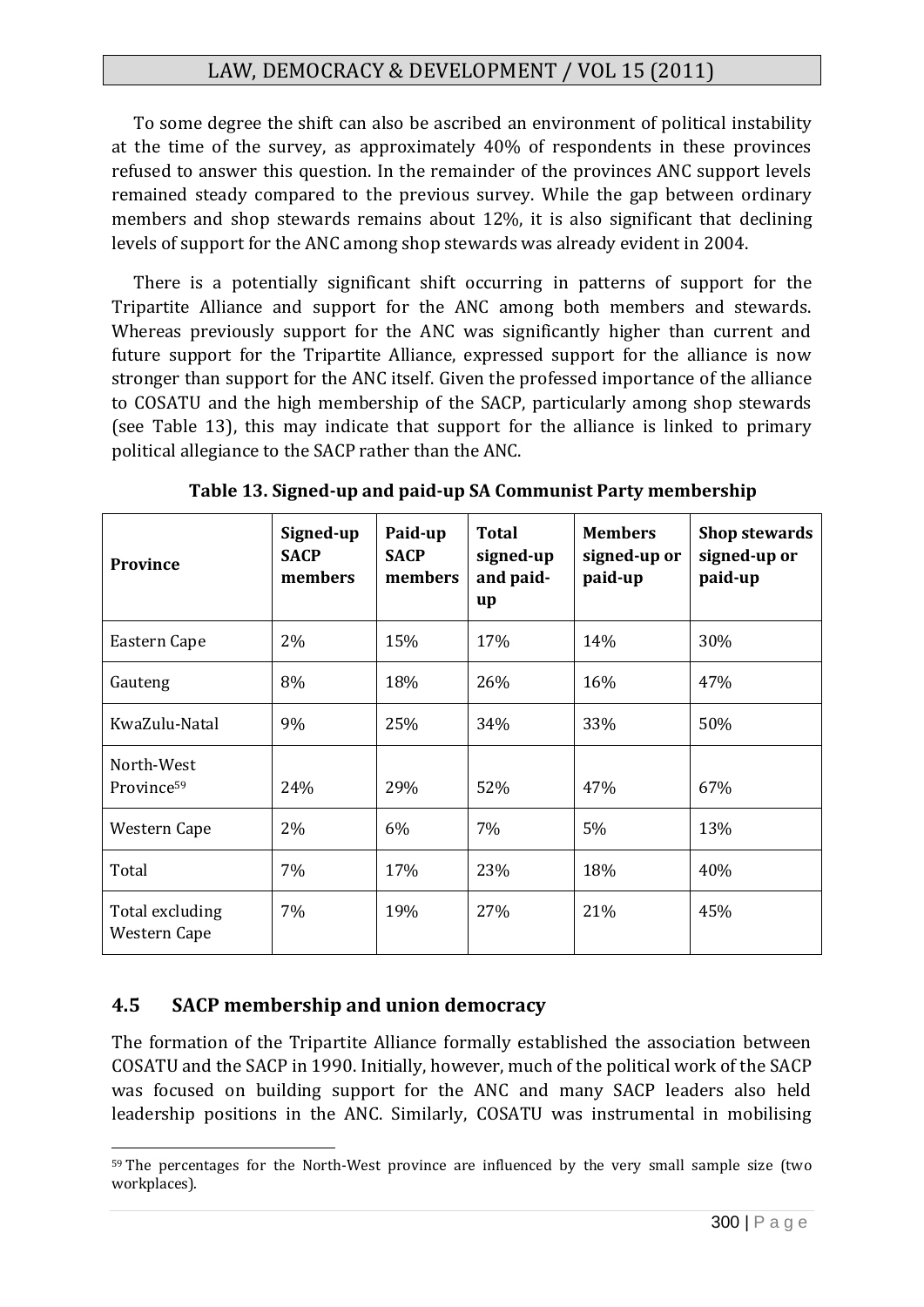voter support for the ANC in the general elections. Despite this, the political influence of the SACP and COSATU in the Tripartite Alliance has often been marginal. This was most evident with the adoption of GEAR, a neo-liberal macro-economic policy, for the decade after 1996.

The strengthening of the relationship between the SACP and COSATU in recent years (see Table 14 below) has been a natural and strategic result of a common agenda to advance a "Left strategy" devised to "capture the ANC" from within, "with the objective of shifting government strategy in a pro-poor and pro-working class direction". <sup>60</sup> The introduction of a question on SACP membership in the current survey enables us to explore in some depth the inter-relationship between SACP membership and trade union activism, and the role that left-wing shop stewards and activists may play in leading and sustaining shop-floor democracy and mobilisation.

| Percentage who are<br>signed-up or paid-up SACP<br>members | <b>Shop</b><br>stewards | <b>Ordinary</b><br>members | SACP membership ratio -<br>shop stewards: ordinary<br>members |
|------------------------------------------------------------|-------------------------|----------------------------|---------------------------------------------------------------|
| <b>NUMSA</b>                                               | 57%                     | 20%                        | 2:8                                                           |
| <b>NUM</b>                                                 | 55%                     | 38%                        | 1:5                                                           |
| SATAWU                                                     | 55%                     | 16%                        | 3:5                                                           |
| <b>POPCRU</b>                                              | 50%                     | 27%                        | 1:8                                                           |
| SAMWU                                                      | 50%                     | 27%                        | 2:2                                                           |
| <b>NEHAWU</b>                                              | 47%                     | 32%                        | 1:5                                                           |
| <b>CEPPWAWU</b>                                            | 33%                     | 10%                        | 3:2                                                           |
| <b>SACTWU</b>                                              | 16%                     | 5%                         | 3:3                                                           |
| SADTU                                                      | 15%                     | 10%                        | 1:5                                                           |
| SACCAWU                                                    | 11%                     | 17%                        | 0:7                                                           |
| Total                                                      | 40%                     | 18%                        | 2:2                                                           |

**Table 14: Membership of SA Communist Party per union**

The 12th Congress of the SACP revealed that the industrial employed working class represents under 40% of SACP membership. <sup>61</sup> COSATU's leadership highlighted that in order to strengthen their alliance with the SACP more work was required to convert members into staunch socialists who are active in the SACP.<sup>62</sup> If membership of the SACP is accompanied by education and mobilisation, one might expect enhanced levels of political understanding among union members and activists.

<sup>60</sup> Southall & Webster "Unions and parties in South Africa: COSATU and the ANC in the wake of Polokwane" in Beckman and Sachikonye (eds) *Trade unions and party politics in Africa* (2010) at 147. <sup>61</sup> COSATU *Political report to the tenth COSATU National Congress* (2009) at 26.

<sup>62</sup> See COSATU *Political report* (2009).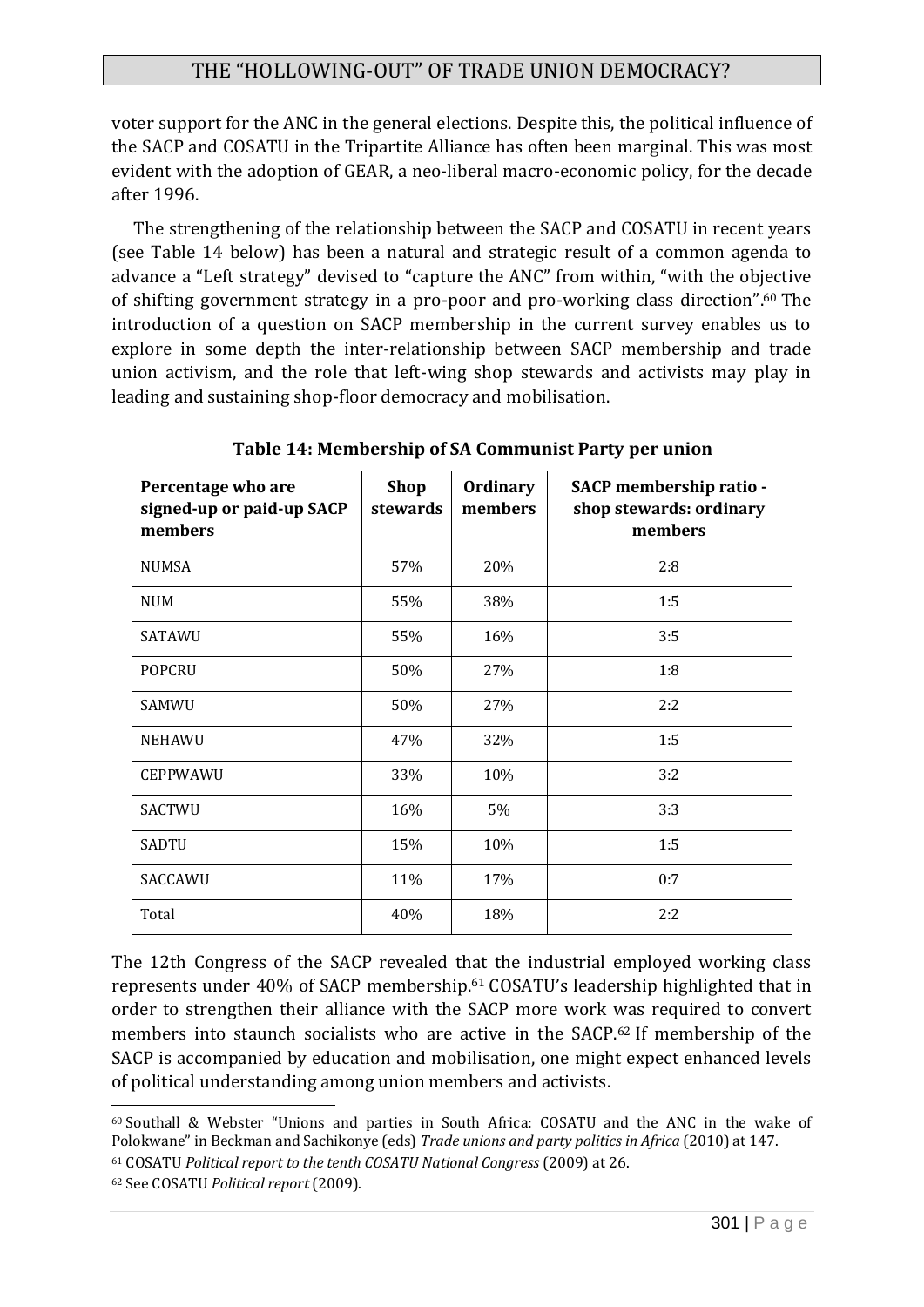The most striking feature of the data in Table 13 is the high level of signed-up and paid-up membership of the SACP reported by shop stewards (45%) outside the Western Cape, compared to 21% for ordinary members. <sup>63</sup> Of those who reported to be SACP members, 72% claimed to be paid up while 28% claimed to be signed up. If the data for ordinary members is to be believed and the sample is representative of COSATU as a whole, then the SACP has about 215,000 paid-up members and another 85,000 signedup members within COSATU. While the close relationship between COSATU and the SACP in recent years may have translated into significant cross-membership, this amounts to four times the claimed membership of the SACP at 73,000. 64

While the dominance of Marxist rhetoric is clearly evident in COSATU's political discourse<sup>65</sup> and SACP members are prominent in COSATU leadership positions, the data in Table 14 reveal the extent to which the SACP has recruited grassroots leadership throughout COSATU. This reflects the strengthening SACP-COSATU linkages within the Tripartite Alliance more generally. In the run-up to the ANC's National Conference in Polokwane in December 2007, SACP and COSATU members made a concerted effort to infiltrate ANC branches across the country in order to ensure that their interests were fully represented in the ANC leadership race.<sup>66</sup>

While the intensified alliance between the SACP and COSATU at top and grassroots leadership may strengthen their position in the Tripartite Alliance, it also raises questions about a potential representation gap on political issues, particularly in unions (such as NUMSA and SATAWU) where the majority of shop stewards are SACP members but only 20% of members claim to be.

| <b>Frequency of</b>             | <b>Shop stewards</b> |               | <b>Ordinary members</b> |               |  |  |
|---------------------------------|----------------------|---------------|-------------------------|---------------|--|--|
| attendance at union<br>meetings | <b>SACP</b> members  | <b>Others</b> | <b>SACP</b> members     | <b>Others</b> |  |  |
| Weekly                          | 56%                  | 26%           | 22%                     | 16%           |  |  |
| <b>Monthly</b>                  | 39%                  | 60%           | 52%                     | 47%           |  |  |
| 1-4 times annually              | 3%                   | 7%            | 10%                     | 15%           |  |  |
| Don't Know                      | $2\%$                | 7%            | 16%                     | 22%           |  |  |
| <b>Total</b>                    | 100% (62)            | 100% (91)     | 100% (79)               | 100% (353)    |  |  |

**Table 15: Meeting attendance: Influence of SA Communist Party membership**

<sup>63</sup> In aggregate over 70% of all respondents who indicated that they were SACP members claimed to be paid-up.

<sup>64</sup> Bell "Inside labour: Debate needed on COSATU's SACP agenda" (2009) *Business Report.*

<sup>65</sup> See COSATU *Political report* (2009).

<sup>66</sup> See Southall & Webster (2010).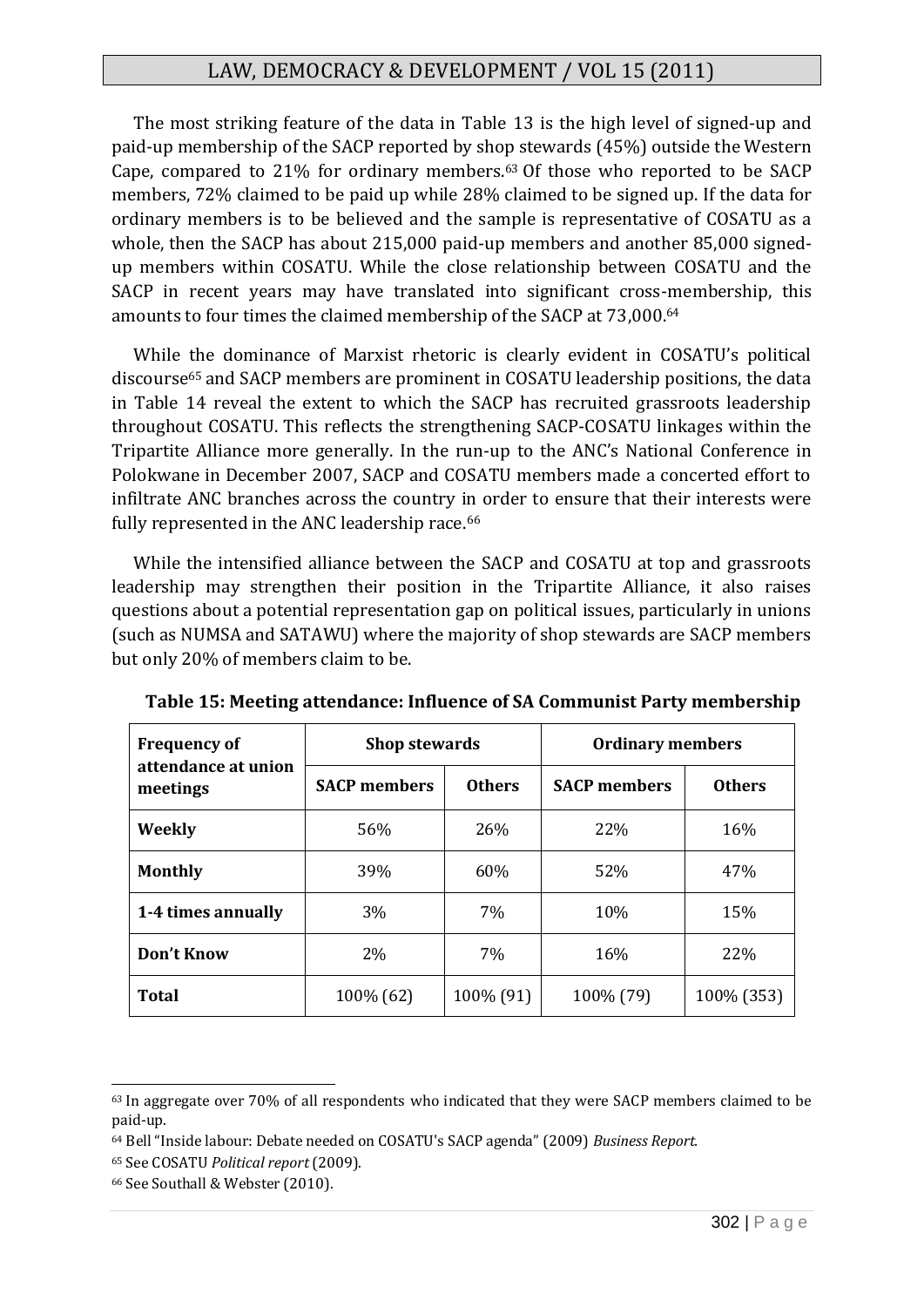The data in Table 15 also suggest that SACP members are generally much more active participants in union affairs than workers who are not SACP members. The majority (60%) of shop stewards who attend union meetings on a weekly basis are SACP members, highlighting either the effectiveness of the SACP in recruiting among this activist group, or the importance of the SACP to sustaining relatively high levels of union participation among an activist group, in a context where the overall intensity of participation has declined markedly (see Table 9). In the absence of data on SACP membership in the earlier surveys it is not possible to establish patterns more conclusively.

The question also arises as to why a large proportion of shop stewards and ordinary members indicate that they are SACP members when they probably are not. The idea that these SACP members are all genuine left-wing activists, who adopt an oppositional attitude towards management and exclusively advance the interests of the working class, should probably be dispelled as an overwhelming majority (73%) of shop stewards now believe that it is acceptable for shop stewards to be promoted into management (see Table 6).

Buhlungu's study of full-time officials has highlighted the emergence of entrepreneurial and career unionists, in addition to the more traditional ideological unionists. <sup>67</sup> There appears to be a similar pattern at the workplace where the position of shop steward may not only be utilised as a stepping stone into a full-time position as union official but increasingly to access opportunities in managerial ranks or in government. This suggests that in the majority of cases the decision to affiliate with the SACP is more likely to be pragmatic or opportunistic than ideological. As suggested by Southall and Webster, there are strong indications of political factions within COSATU behind the façade of unity. They argue that "factionalism could easily translate into a scramble for jobs" in government.<sup>68</sup> Similarly, shop stewards may be using their SACP membership opportunistically to align with a union faction where the leadership is dominated by SACP members. Identification with an SACP-led faction may partly explain why so many respondents claim to be paid-up or signed-up SACP members, when they probably are not.

#### **4.6 Implications for union democracy**

Does the presence of a high proportion of SACP members among the shop stewards surveyed threaten or strengthen union democracy? On the one hand, from a liberal pluralist perspective one could argue that the presence of organised factions or platforms contesting for power within the union might represent the best defence against oligarchy. This argument presupposes that the existence of factions is well known to representatives with voting rights. Of course, many liberal pluralists may not be comfortable with the notion that a leading faction was communist. On the other

<sup>67</sup> Buhlungu "Comrades, entrepreneurs and career unionists: Organisational modernisation and new cleavages among COSATU union officials" (2002).

<sup>68</sup> See Southall & Webster (2010) at 158.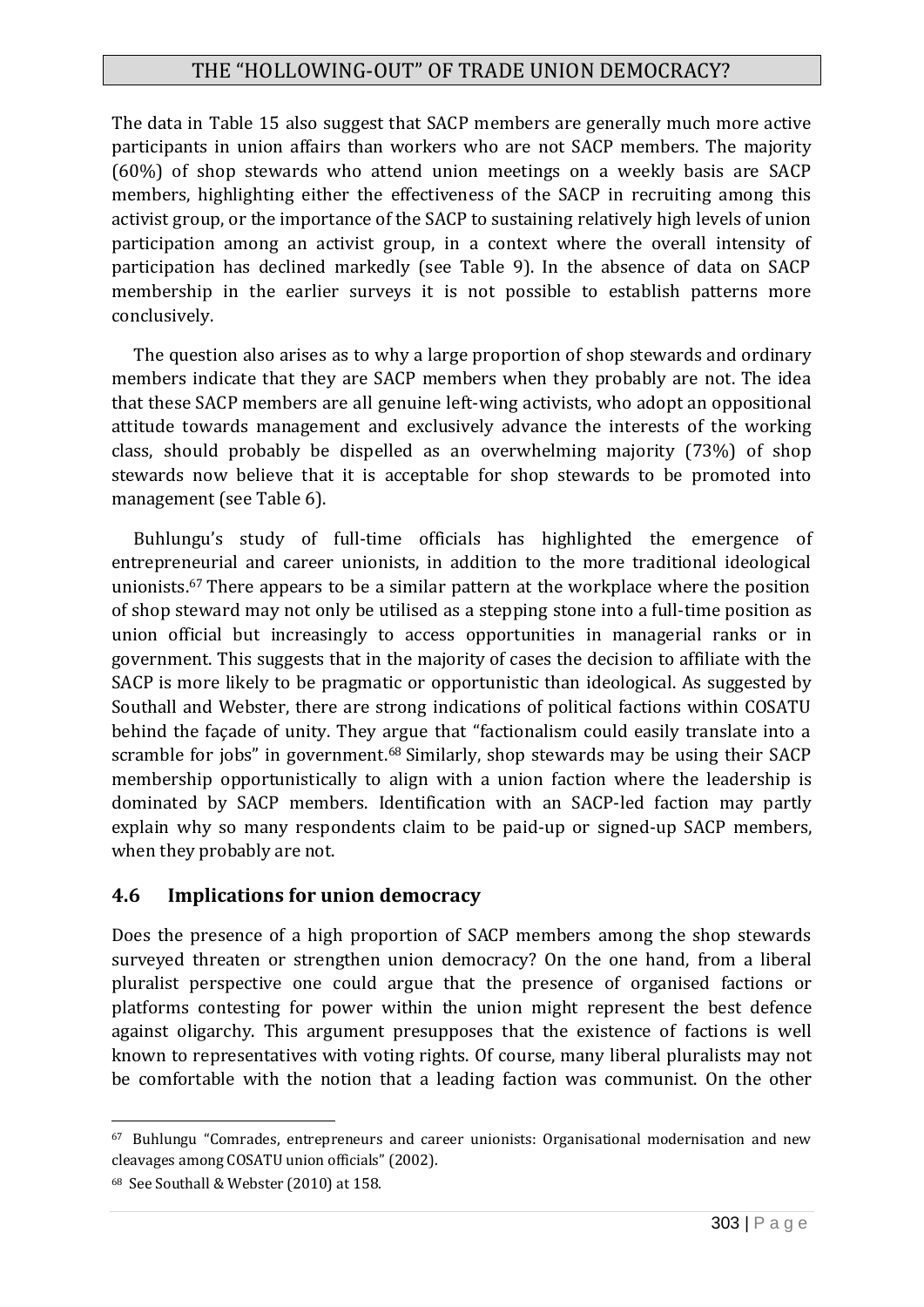hand, the election of representatives who may not directly reflect the interests or views of the members they represent may create problems of legitimacy and the potential for the union to pursue policies that do not reflect those of the majority of members.

Alternatively, from an activist perspective, one may argue that an outside organisation like the SACP may sustain, stimulate or revive activism with the labour movement, enhancing the interests of all members. However, in COSATU affiliates there is no pure electoral democracy where members can vote directly for policies or national leadership candidates they prefer. Consequently, in participatory democratic systems where leaders are selected by elected representatives, the most active members dominate and may misrepresent the majority interests.

Writing about the British experience, Darlington notes that most shop stewards are elected because of their commitment to fight to advance workers' interests at the workplace rather than because of their broader political beliefs.<sup>69</sup> The more adversarial approach adopted by left-wing stewards may be valued by members irrespective of their political affiliation. Where stewards have been removed, the main reasons given in the survey is because they were not doing their job properly (60%) or were regarded as being too close to management (24%), rather than on ideological and political grounds (4%).

Similarly, Bacarro<sup>70</sup> argues that if unions pursue the "logic of mobilization" rather than the "logic of representation" and take action based on the members or representatives who are most willing to engage in collective action, the interests of the less-active majority may be ignored. In addition, activists and elected leaders use persuasion to influence members' views as workers often rely on their leaders to evaluate alternative policy options, particularly when specialist knowledge is required. In the dialogue associated with democratic decision-making, leaders may also strongly influence members by (re-)shaping their perceptions of their own interests.<sup>71</sup>

There is a significantly greater proportion of SACP members among shop stewards than among ordinary members in most COSATU unions. Consequently, some shop stewards may be advancing the interests of the party rather than the preferences of the majority of union members. This survey has not explored their reasons for joining the SACP or their impact of membership on the role as shop stewards. It thus remains a subject for further research to identify whether or not SACP membership serves to advance the interests of the members they represent.

<sup>69</sup> Darlington "Shop stewards leadership, left-wing activism and collective workplace union organization" (2002) 76 *Capital & Class* 95.

<sup>70</sup> Baccaro "The construction of 'democratic' corporatism in Italy" (2002) 30 *Politics and Society* at 327. <sup>71</sup> See Bacarro (2002).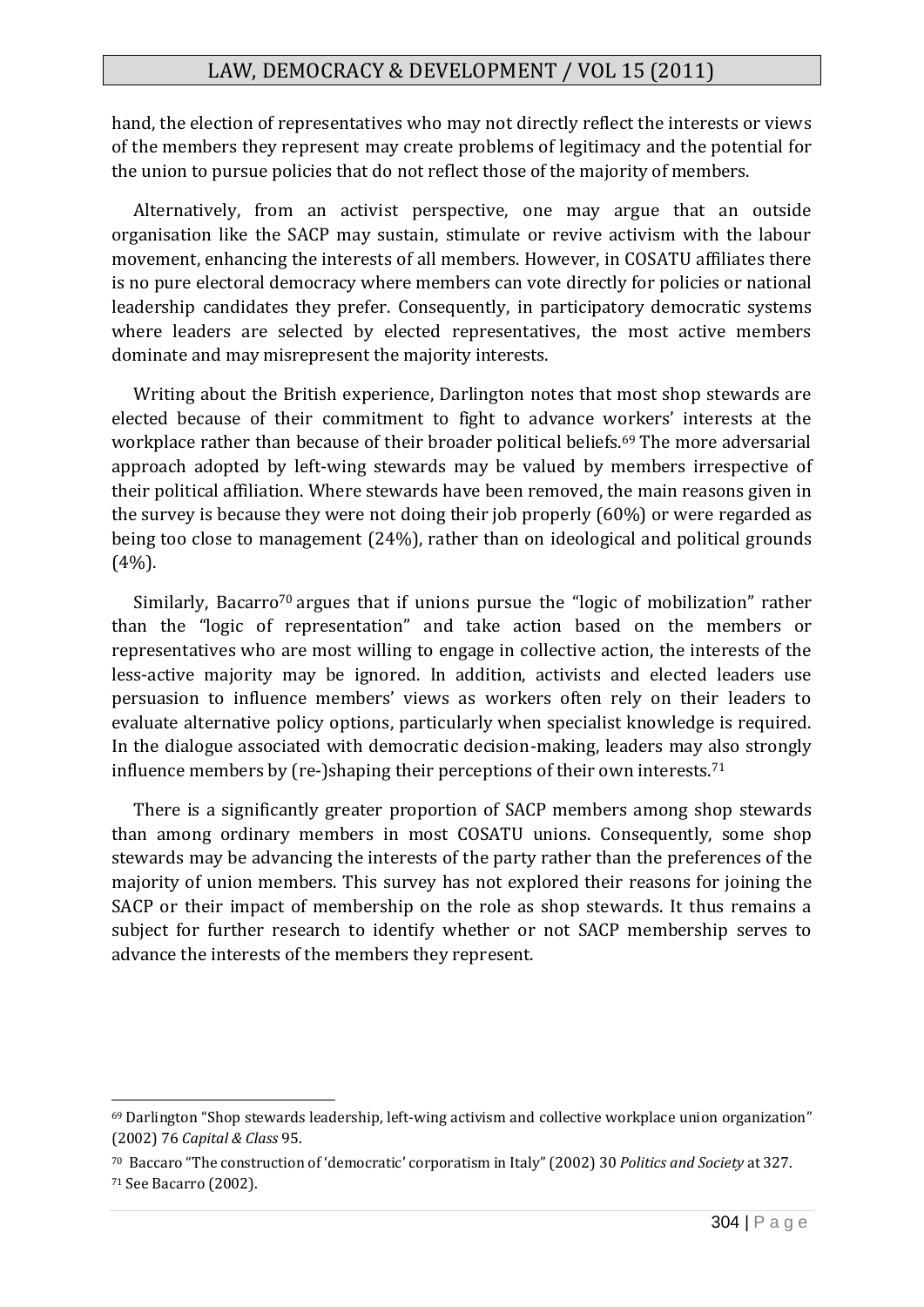#### **5. CONCLUSION**

At twenty-six years old, COSATU and its affiliates are confronting the challenges of adulthood and organisational maturity that Michels recognised as the "iron law of oligarchy". Buoyed by the exhilaration of youthful development during the democratic struggle era, many, including the author, <sup>72</sup> drew overly optimistic conclusions about the ability of the adolescent COSATU to avoid the challenges of maturity and oligarchy. The federation of unions that has emerged into adulthood is more diverse, comprising an increasing proportion of public sector and better-educated workers, together with COSATU's traditional blue-collar, semi-skilled industrial working class base.

These unions have successfully embedded many of the founding principles of union democracy and worker control. However, although representative structures and democratic organisational principles remain in place, the vibrancy of intensive participation has transformed the type of union democracy that is practiced. Coupled with the erosion of participation in civil society organisations in the democratic era, the displacement of established traditions of participatory union democracy with representative democracy in turn undermines the democratic control that members hold over their union leaders and federation leaders.

Following the September Commission Report of 1997, COSATU's programme of Organisational Renewal highlighted the importance of ensuring that affiliates maintain internal democracy through regular and well-attended constitutional meetings, support for shop stewards and well-defined and effective report-back systems.<sup>73</sup> This strategy aimed to reverse the steady shift from participatory union democracy to a representative democracy as reported here. The inability of affiliates to effectively implement programmes that addressed these goals has been reiterated in COSATU Organisational Renewal reports that note the erosion of progressive union movement traditions and practices such as worker control. <sup>74</sup> While internal democracy appears to have survived at the workplace level, the findings reported here are generally consistent with a recent NALEDI survey of COSATU affiliates highlighting that the "maintenance of internal democracy is lacking as there is poor attendance at constitutional meetings, [al]though affiliates still maintain effective mandating and report-back systems for collective bargaining."<sup>75</sup>

As affiliates mature, many members have become occasional participants in organised labour's body politic rather than the pistons and cogs in the engine-room of the union machinery. As members have disengaged from daily union activities, "ownership" and control of the union has steadily shifted from members to elected representatives, factions and officials. Similarly, citizens express dissatisfaction about the remoteness of their political representatives, resulting in disempowerment and disaffection.

<sup>72</sup> See Hirschsohn (1998)*.*

<sup>73</sup> Munakamwe *The State of COSATU Affiliates* (2009)

<sup>74</sup> Naledi *COSATU: Phase one report* (2006)

<sup>75</sup> See Munakamwe (2009) at 6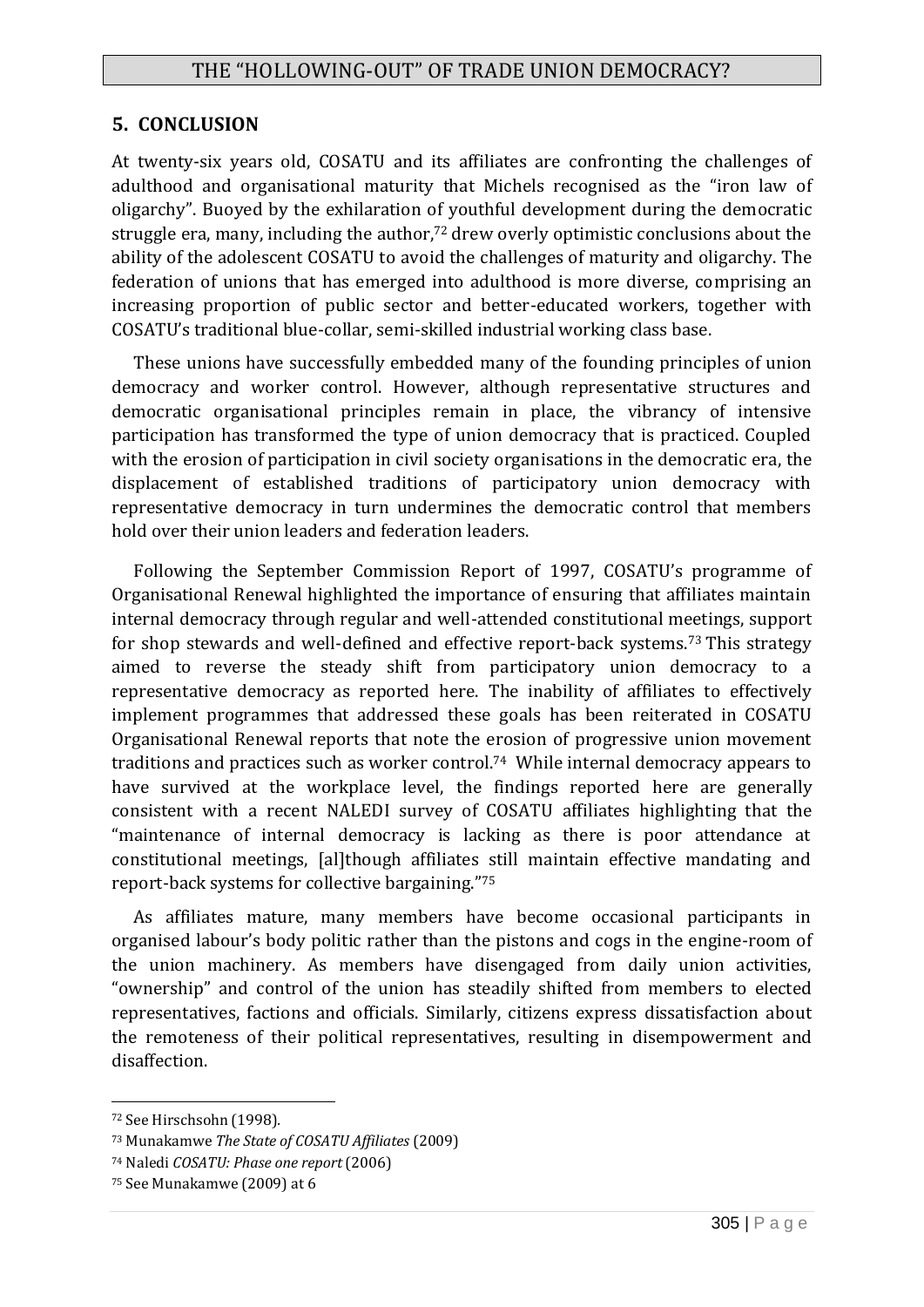In contrast, the power of participatory democracy lies in the virtuous cycle of empowerment that it fosters, particularly in developing the characteristics required of engaged citizens in a democratic society. Participatory democracy in unions in the 1980s provided a classroom to strengthen commitment to democratic practice in the post-apartheid polity. As it has eroded over the past two decades, it remains unclear whether oligarchies have usurped power or are filling voids that were abandoned by the hyper-active membership in the 1980s. Irrespective, the rapidly declining intensity of participation among shop stewards, as measured by the frequency that they attend meetings, is of greatest concern for the prospects of union democracy.

While attendance at union meetings by shop stewards and ordinary union members has declined markedly, members still hold shop stewards accountable, expect regular consultation and report-backs, and remove non-performing shop stewards. As frequent meeting attendance is replaced by periodic attendance, expectations of accountability necessarily transform and result in the hollowing-out of participatory democracy. As stewards become representatives rather than delegates, members can only hold them accountable at election time or when they periodically need to remove non-performers.

Whether members can expect that their representatives primarily serve their interests, rather than their personal ambitions, is moot. As shop stewards become increasing attracted into the managerial ranks, the emergence of careerists and entrepreneurs among union officials, as identified by Buhlungu,<sup>76</sup> seems to be replicated among elected representatives. Given that shop stewards overwhelmingly support the promotion of shop stewards into the managerial ranks, SACP membership may be inspired by opportunism rather than ideology. Consequently, unions are not experiencing the kind of democratic revitalisation that one would expect to result from factional competition for grassroots leadership positions.

For a movement as large as COSATU, judgment about the emergence of an oligarchy requires differentiated criteria appropriate to assessing participatory democracy in local decision-making and representative democracy over policy issues at the union or federation level. Any assessment of union democracy must take cognisance of the crucial distinction between participatory and representative democracy; i.e. between control over decisions and control over representatives.<sup>77</sup>

Analysis needs to focus, firstly, on the extent to which elected representatives on COSATU's and its affiliates' Central Executive Committees are able to exercise effective control over full-time officials and, secondly, whether members broadly concur with the main policy decisions that the federation and its affiliates are pursuing. With support for the Tripartite Alliance remaining consistently high (close to two-thirds) over the past three surveys, it is hard to conclude at present that the policies of COSATU no longer have member support.

<sup>76</sup> See Buhlungu (2002).

<sup>77</sup> See Hochner et al (1980).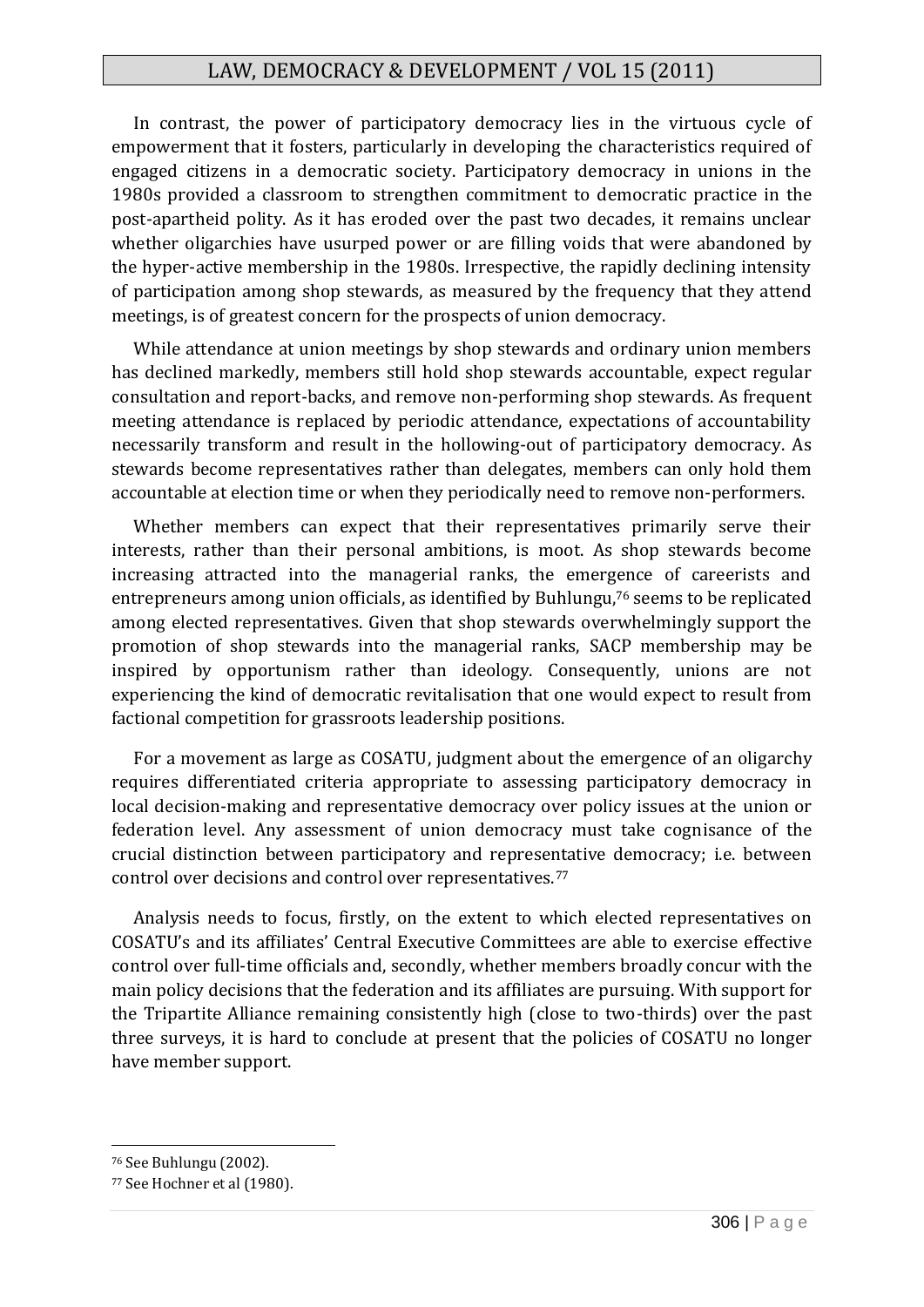There is no question about whether the governance structures of COSATU and its affiliates meet most criteria of constitutional democracy. However, other traditional measures of union democracy should be deployed to establish the extent to which democracy is practiced. This requires further research to address questions including the following: are members free to criticise and debate union officials and to organise, oppose, and replace officials through freely contested elections? <sup>78</sup> Does the SACP operate openly as an organised faction or party within COSATU and affiliates? Are there opportunities for competing factions to compete for power, as suggested by Lipset et al?<sup>79</sup> How close are elections for senior posts and how often are incumbent office bearers and officials voted out of office?<sup>80</sup>

There is no doubt that the traditional model of worker control that characterised the early days of COSATU and its affiliates is being hollowed out. The structure of constitutional democracy remains in place but the effectiveness of both participatory and representative union democracy depends on the mobilisation, participation and commitment of ordinary members to sustain it and to hold its leaders accountable. From a service-delivery perspective, declining participation may well reflect member satisfaction that union leaders are effectively advancing their interests. If members view unions instrumentally rather than as opportunities to practice democracy, then the idealised model of worker control built on the hyper-mobilisation of the 1980s may no longer be perceived as necessary in a labour movement that has reached maturity and helped to secure a democratic dispensation.

# **BIBLIOGRAPHY**

Allen, V *Power in trade unions* London: Longmans (1954).

Anderson J "A Comparative analysis of local union democracy" (1978) 17(3) *Industrial Relations* at 278.

Baccaro L "Union democracy and the Italian labor movement" (2006) paper presented at conference on *Union Democracy Re-examined* University of Washington 24-25 February at <http://web.mit.edu/baccaro/www/papers/union-democ-2-06.pdf> (accessed 21 March 2010).

Baccaro L "The construction of 'democratic' corporatism in Italy" (2002) 30(2) *Politics and Society* at 327.

Baskin J *Striking back: A history of COSATU* Johannesburg: Ravan Press (1991).

<sup>78</sup> See Stephan-Norris & Zeitlin (1996).

<sup>79</sup> See Lipset et al (1956).

<sup>80</sup> See Strauss (1991).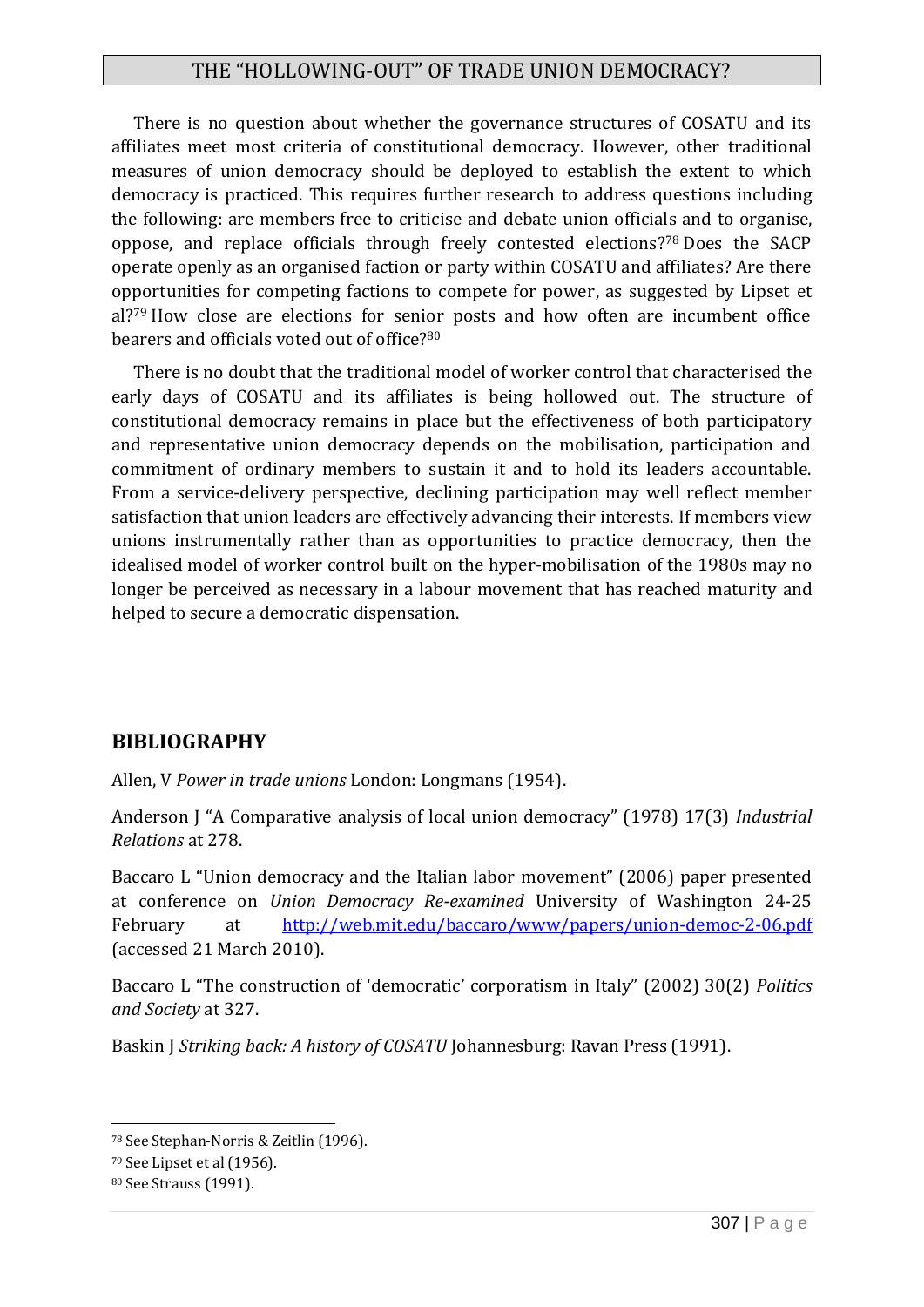Bell T "Inside labour: Debate needed on COSATU's SACP agenda" (2009) *Business Report* 2 October at

<http://www.busrep.co.za/index.php?fSectionId=559&fArticleId=5186796> (accessed 20 May 2010).

Buhlungu S "Comrades, entrepreneurs and career unionists: organisational modernisation and new cleavages among COSATU union officials" Occasional Paper 17, Johannesburg: Friedrich Ebert Stiftung (2002).

Buhlungu S (ed.) *Trade unions and democracy: COSATU workers' political attitudes in South Africa* Pretoria: HSRC Press (2006a)

Buhlungu S "The rise and decline of the democratic organizational culture in the South African labor movement, 1973 to 2000" (2006b) at conference on *Union Democracy Reexamined* University of Washington, 24-25 February at [http://depts.washington.edu/ilwu/resources/conferences/buhlungu\\_southafrica.pdf](http://depts.washington.edu/ilwu/resources/conferences/buhlungu_southafrica.pdf) (accessed 21 March 2010).

COSATU *Organisational report to the tenth COSATU national congress* (2009).

COSATU "Consolidating working class power in defense of decent work and for socialism" (2009), *Political report to the tenth COSATU national congress* at <http://www.cosatu.org.za/docs/reports/2009/index.html> (accessed 18 September 2009)

Darlington R "Shop stewards leadership, left-wing activism and collective workplace union organization" (2002) 76 *Capital & Class* 95.

Fine R "Civil society theory and the politics of transition in South Africa" (1992) 55 *Review of African Political Economy* 71.

Flanders A *Management and unions: theory and reform in industrial relations* London: Faber and Faber (1970).

Forrest K "COSATU and democracy: contestation is good for the country" (2007) 31(3) *South African Labour Bulletin* 21.

Ginsburg D, E Webster, R Southall and G Wood *Taking democracy seriously: worker expectations and parliamentary democracy in South Africa* Durban: Indicator Press (1995).

Hirschsohn P "From grassroots democracy to national mobilization: COSATU as a model of social movement unionism" (1998) 19(4) *Economic and Industrial Democracy* 633.

Hirschsohn P "Union democracy and shopfloor mobilization: social movement unionism in South African auto and clothing plants" (2007) 28(1), *Economic and Industrial Democracy* at 6.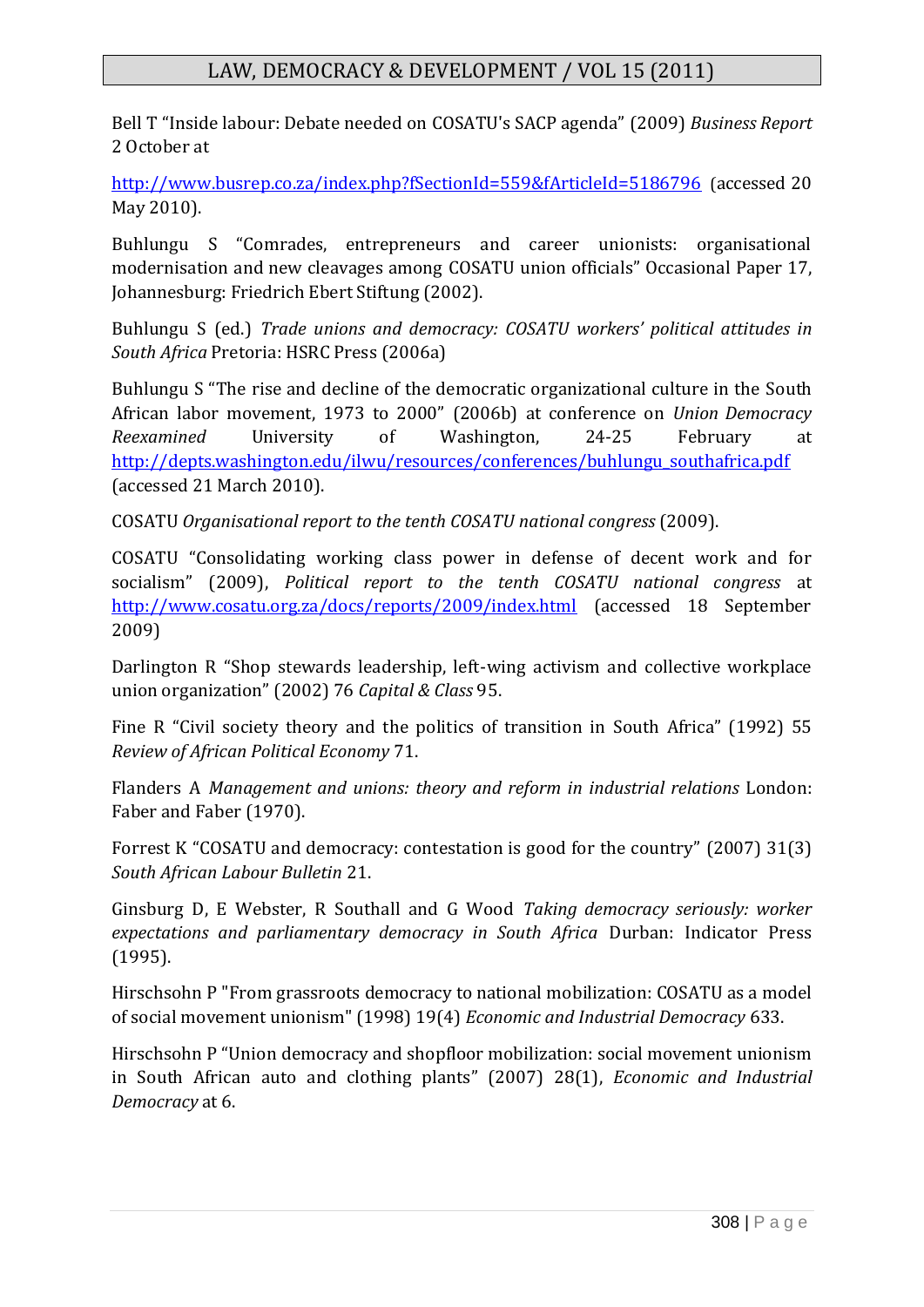Hochner A, K Koziara and S Schmidt "Thinking about democracy and participation in unions" (1990) in *Proceedings of the 32nd Annual Meeting of the Industrial Relations Research Association* at 12.

Kraak G *Breaking the chains: labour in South Africa in the 1970s and 1980s* London: Pluto Press (1993).

Lambert R *Political unionism in South Africa: the South African Congress of Trade Unions, 1955-1965*. Unpublished PhD Thesis, Johannesburg: University of the Witwatersrand (1988).

Lange P *Union democracy and liberal corporatism: exit, voice and wage regulation in postwar Europe*. Occasional Paper No. 16, Center for International Studies, Cornell University (1984).

Levi M, D Olson, J Agnone and D Kelly "Union democracy reexamined" (2009) 37(2) *Politics and Society* at 203.

Lipset S, M Trow and J Coleman *Union democracy* New York: Anchor Books *(*1962).

Maree J "The emergence, struggles and achievements of black trade unions in South Africa from 1973 to 1984" (1985) 18(2) *Labour, Capital and Society* at 278.

Marie B. "COSATU faces an organizational crisis" (1992) 16(5) *South African Labour Bulletin* at 26.

Michels R *Political parties: a sociological study of the oligarchical tendencies of modern democracy* New York: Free Press ([1915]1962).

Morris H and P Fosh "Measuring trade union democracy: the case of the UK Civil and Public Services Association" (2000) 38(1) *British Journal of Industrial Relations* at 95.

Munakamwe J *The state of COSATU affiliates* Johannesburg: National Labour and Economic Development Institute. (2009) at [http://us-cdn.creamermedia.co.za/assets/](http://us-cdn.creamermedia.co.za/assets/%20articles/attachments/24164_state_of_cosatu_affiliates.pdf)  articles/attachments/24164 state of cosatu affiliates.pdf (accessed 7 June 2011).

NALEDI *The state of COSATU: phase one report* Johannesburg: National Labour and Economic Development Institute (2006).

Oommen T *Protest and change: studies in social movements* New Delhi: Sage (1990).

Pateman C *Participation and democratic theory* Cambridge, England: Cambridge University Press (1970).

Ramaswamy E "The participatory dimension of trade union democracy: a comparative sociological view" (1977) 11(3) *Sociology* at 465.

Southall R and E Webster "Unions and parties in South Africa: COSATU and the ANC in the wake of Polokwane" in Beckman B and L Sachikonye (eds) *Trade unions and party politics in Africa* Pretoria: HSRC Press (2010) 131.

Stepan-Norris J "The making of union democracy" (1997) 76(2) *Social Forces* at 475.